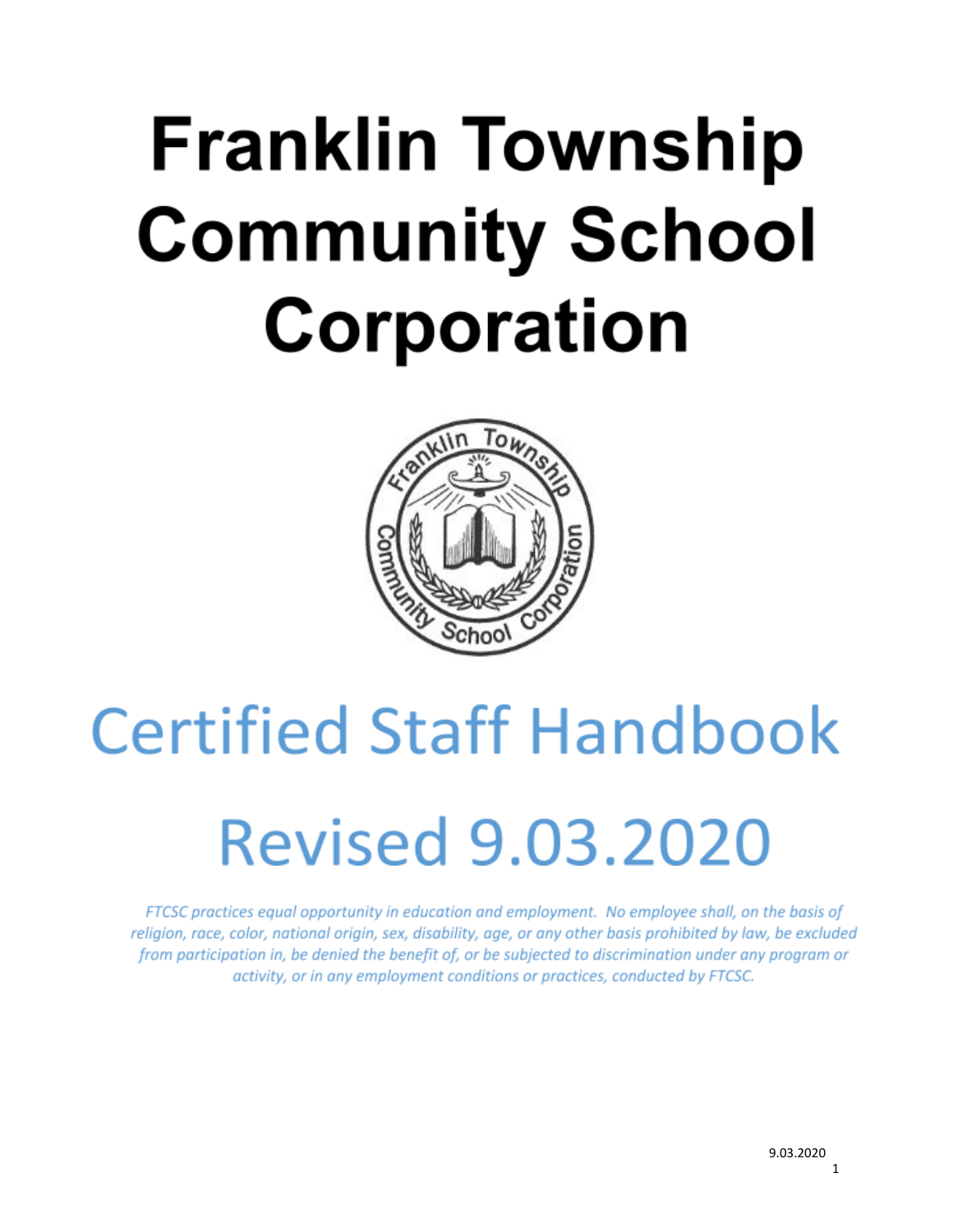### **TABLE OF CONTENTS**

**MISSION STATEMENT, CORE VALUES, VISION – page - 3**

**ORGANIZATION – page 4**

**WELCOME, PURPOSE – page 5**

**ASSOCIATION – page 6**

**DAY & HOURS – page 7**

**EXTENDING A BREAK, GENERAL LEAVE DAYS – page 8**

**PERSONNEL FILE – page 9**

**PROFESSIONAL DEVELOPMENT – page 10**

**TEACHER VACANCIES, VOLUNTARY/INVOLUNTARY ASSIGNMENTS – pages 11-12**

**REDUCTION IN FORCE – page 13**

**ABSENCES & CLASS COVERAGE – page 14**

**INCLEMENT WEATHER – page 15**

**SUMMER SCHOOL AND IREAD – page 16**

**APPENDIX A – TEACHER WORKDAY - page 17**

**APPENDIX B – HARASSMENT GUIDELINES INCLUDING SEXUAL HARASSMENT page 18**

**APPENDIX C – EMPLOYEE DRUG AND ALCOHOL GUIDELINES - page 22**

**APPENDIX D – INTERNET, TELECOMMUNICATIONS AND E-MAIL USE GUIDELINES page 27**

**APPENDIX E – SOCIAL MEDIA GUIDELINES - page 30**

**APPENDIX F – CHILD ABUSE LAW AND REPORTING GUIDELINES -page 32**

**APPENDIX G – BULLYING - page 33**

**APPENDIX H – CLASS COVERAGE - page 36**

**APPENDIX I – PROFESSIONAL LEAVE EXPENSE GUIDELINES - page 37**

9.03.2020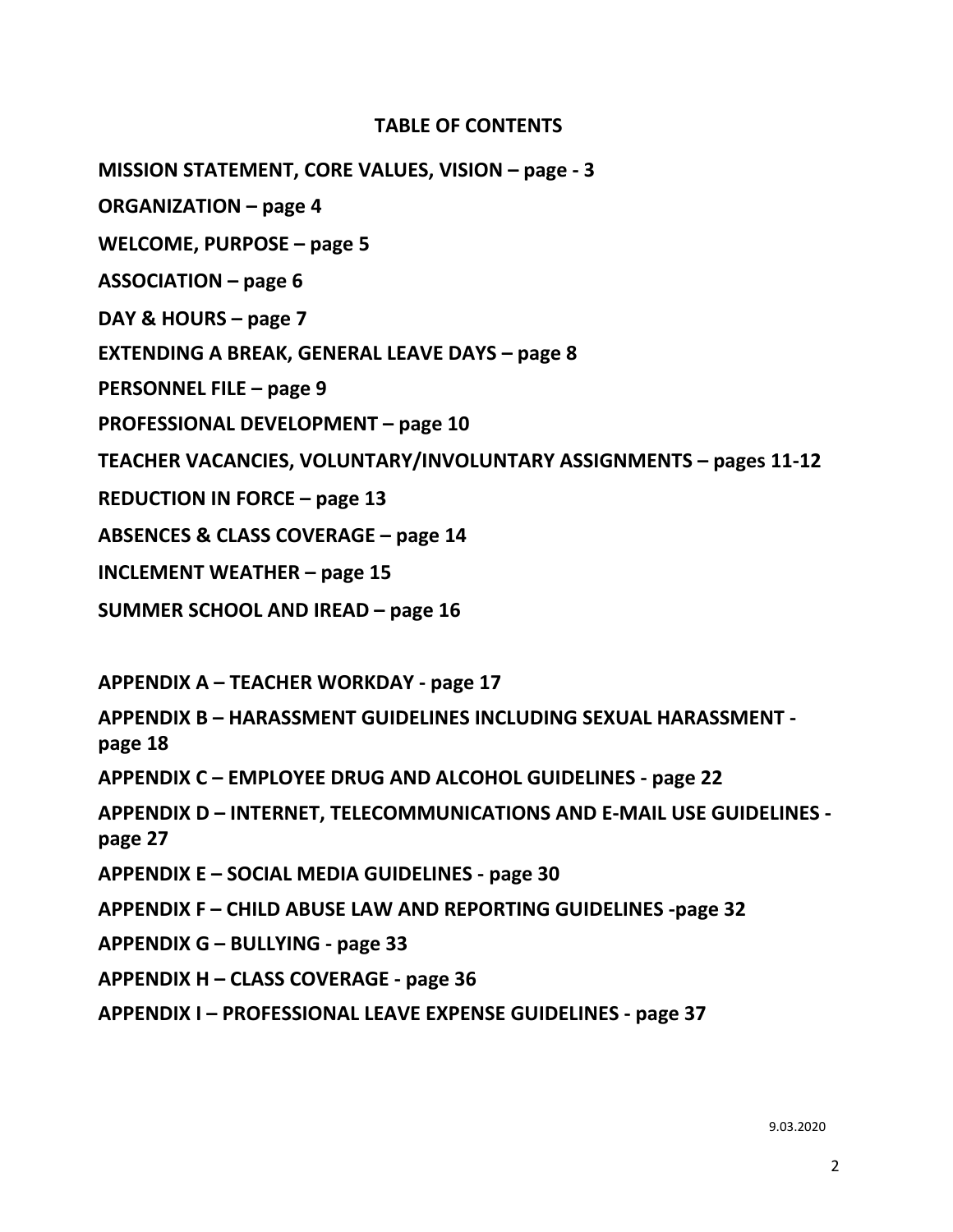# **Franklin Township Community School Corporation**

# **MISSION STATEMENT**

Our mission is to instill in all students passion for lifelong learning and to inspire each one to contribute as a responsible citizen to the future of our interconnected world.

# **CORE VALUES**

We believe that…

- all people have inherent worth and bring unique gifts and talents to our community
- all people with a passion for learning who accept responsibility for their choices improve the quality of life
- our community's strengths lie in the foundation provided by families and our willingness to embrace diversity
- consistently engaging in honest communication creates an informed and trusting community that is nurturing and respectful
- our children's opportunities rely upon their skills to compete in an interconnected, interdependent world
- challenging ourselves commits us to change and fosters continuous growth

# **VISION**

We are a community of caring individuals who value learning and take responsibility for our global future.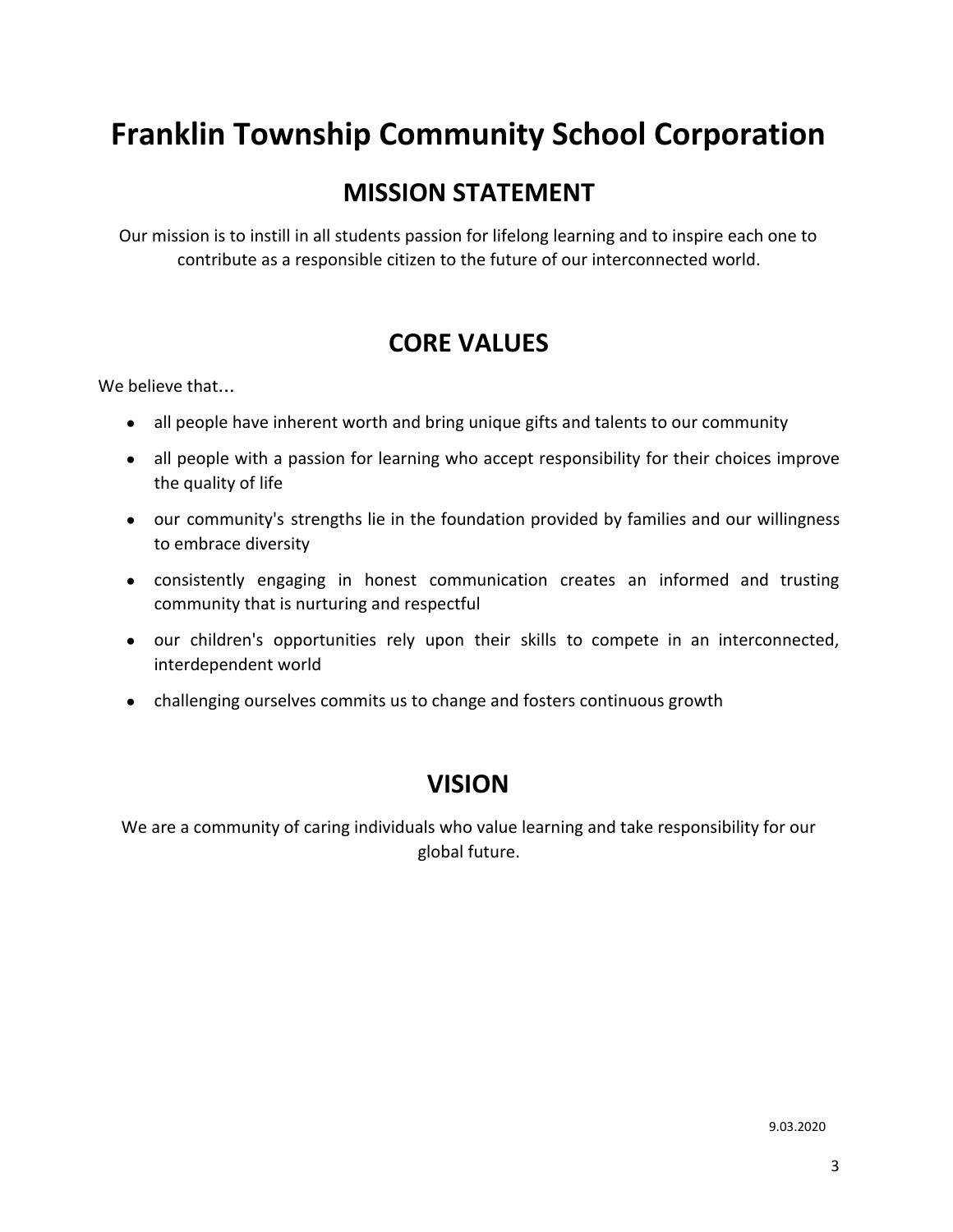# **Organization of the Franklin Township Community School Corporation**

# **SCHOOL BOARD OF TRUSTEES**

The School Board of Trustees' mission is to provide a positive, orderly and harmonious environment in which respect for the dignity and worth of every member of the school community is recognized and promoted. The Board believes all employees, parents/guardians and students are entitled to be treated, and obligated to treat others, with courtesy, fairness and decency. Only with the commitment and ongoing attention of each of us to achieve their maximum potential as students, as citizens and productive members of society.

# **SUPERINTENDENT OF SCHOOLS**

The Superintendent of Schools is employed by the Board and serves as the executive officer of the school corporation. As the executive officer, the Superintendent is responsible for the professional and managerial leadership necessary to apply Board policies and directives to the operation of the school corporation.

# **ADMINISTRATORS**

Although the Superintendent is responsible for all aspects of school operation, some duties and responsibilities are delegated to other administrators, directors and supervisors.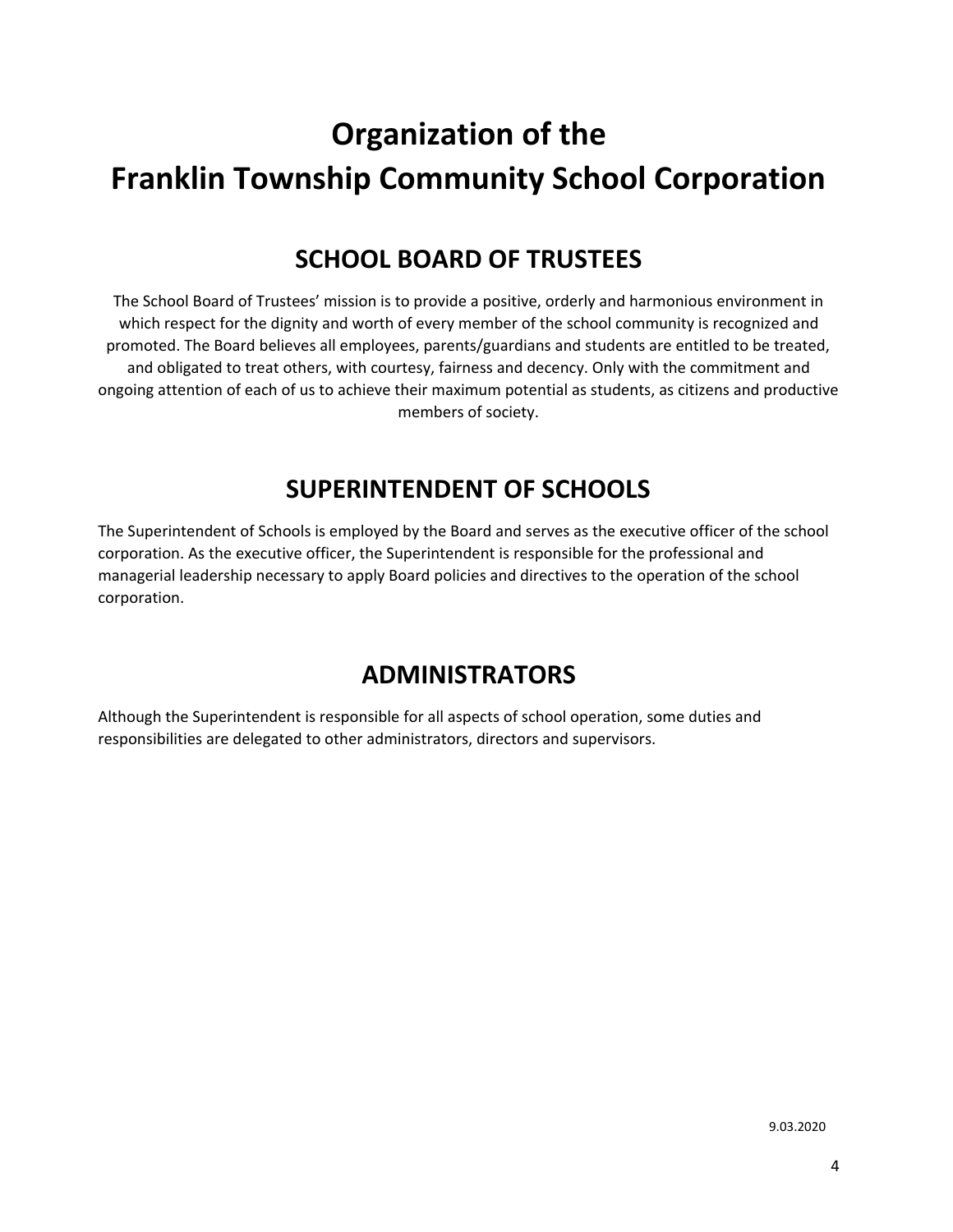# **WELCOME TO**

# **FRANKLIN TOWNSHIP COMMUNITY SCHOOL CORPORATION**

Whether you are a new employee or have been employed with FTCSC for some time, we are pleased to welcome you. We are extremely proud of our school district and hope that you will share this pride as we continue to work and grow in a pleasant and mutually beneficial relationship that puts our students first.

Your best performance in your job will make an important contribution to our continued success. Our dedicated employees are vital to our reputation for excellence. Our goal is to furnish our students with a top-notch education and instill in them a passion for lifelong learning, and to be an employer of choice for our employees.

Please familiarize yourself with the handbook so that you will know what FTCSC expects from you and what you can expect from FTCSC. This handbook can be found on the district website and will be communicated to you through the online training system. The FTCSC School Board Policies are the official policies of the district. This handbook serves as a guideline. Please refer to FTCSC School Board Policies for full descriptions. <https://ftcsc.org/policies/>

Please do not hesitate to bring your questions to your principal or to the Human Resources Department. Again, we are pleased to have you with us. We hope you find your work interesting, challenging, and rewarding. Best wishes to you as a FTCSC employee.

They are Teacher Employment Guidelines issued by the Superintendent of Schools. They may be subject to change and the Superintendent of School or his/her designee will review them for change after meeting the obligation of mandatory discussion with the FTEA.

Nothing in the Teacher Employment Guidelines will constitute a **waiver** or acquiescence or in any way abrogate the discussion rights of the Association.

This handbook contains guidelines that correlate with the official School Board policies. This version supersedes and revokes all previous practices, procedures, guidelines, and other statements of FTCSC whether written or oral, that modify, supplement, or conflict with this handbook. The entire listing of School Board policies is listed on the Franklin Township Community School Corporation website at [https://ftcsc.org/policies/.](https://ftcsc.org/policies/)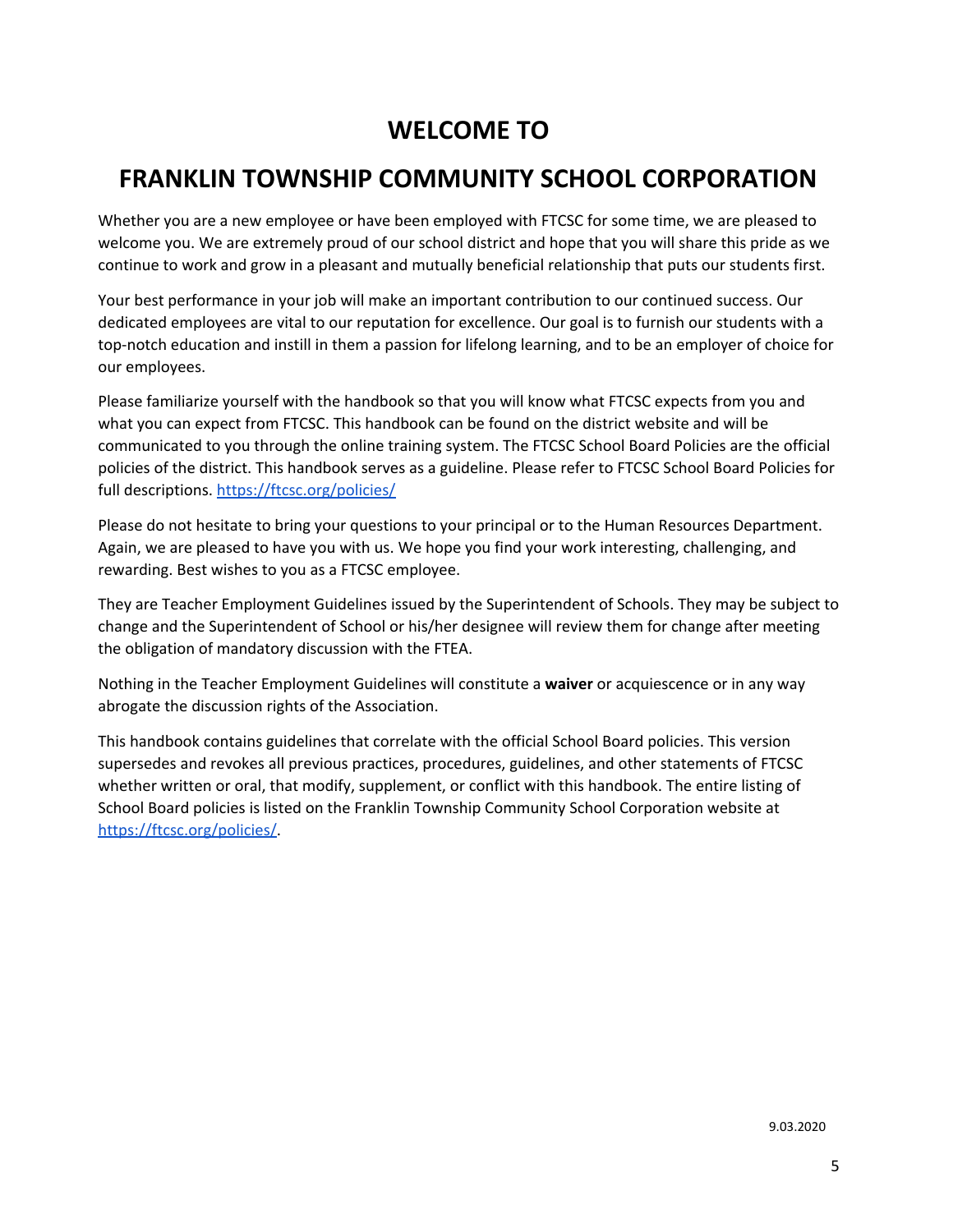# **ASSOCIATION**

- 1. The Association agrees to keep its membership open to all teachers in the corporation regardless of race, creed, sex, color physical handicaps, sexual orientation or national origin.
- 2. The Association shall have the right to use school buildings at all reasonable hours for local meetings. Use of the buildings shall be scheduled with the building principal or designee one (1) week in advance when possible.
- 3. The Association shall be provided with space on a bulletin board in each building for their exclusive use in the faculty lounge or in another area frequented by teachers.
- 4. The Association shall have the right to use the inter-school mail system and email system.
- 5. The Association President or another Association officer designated by the President, shall have the right to visit schools to conduct Association business. Upon arrival of the President or designee at any school, he/she shall notify the principal or the office staff of his/her presence.
- 6. The Association shall be given a place on the agenda of the orientation program for new teachers and on the agenda of the first general meeting of teachers at the start of the school year.
- 7. The Superintendent shall make available, upon written request by the President of the Association or designee, any statistical information, which the Association may deem relevant to negotiations. The Superintendent further agrees to supply, upon request, all other public records or records of public proceedings as may be deemed necessary to the legitimate function of the Association.
- 8. Rights granted to the Association shall not be granted to any other teacher organization.
- 9. The Collective Bargaining Agreement, upon ratification, shall be available in an electronic format through the Corporation website. The School Board Policies shall also be accessible in an electronic format.
- 10. The President of the Association shall be permitted to be involved in Association business during non-student contact time during the course of the workday.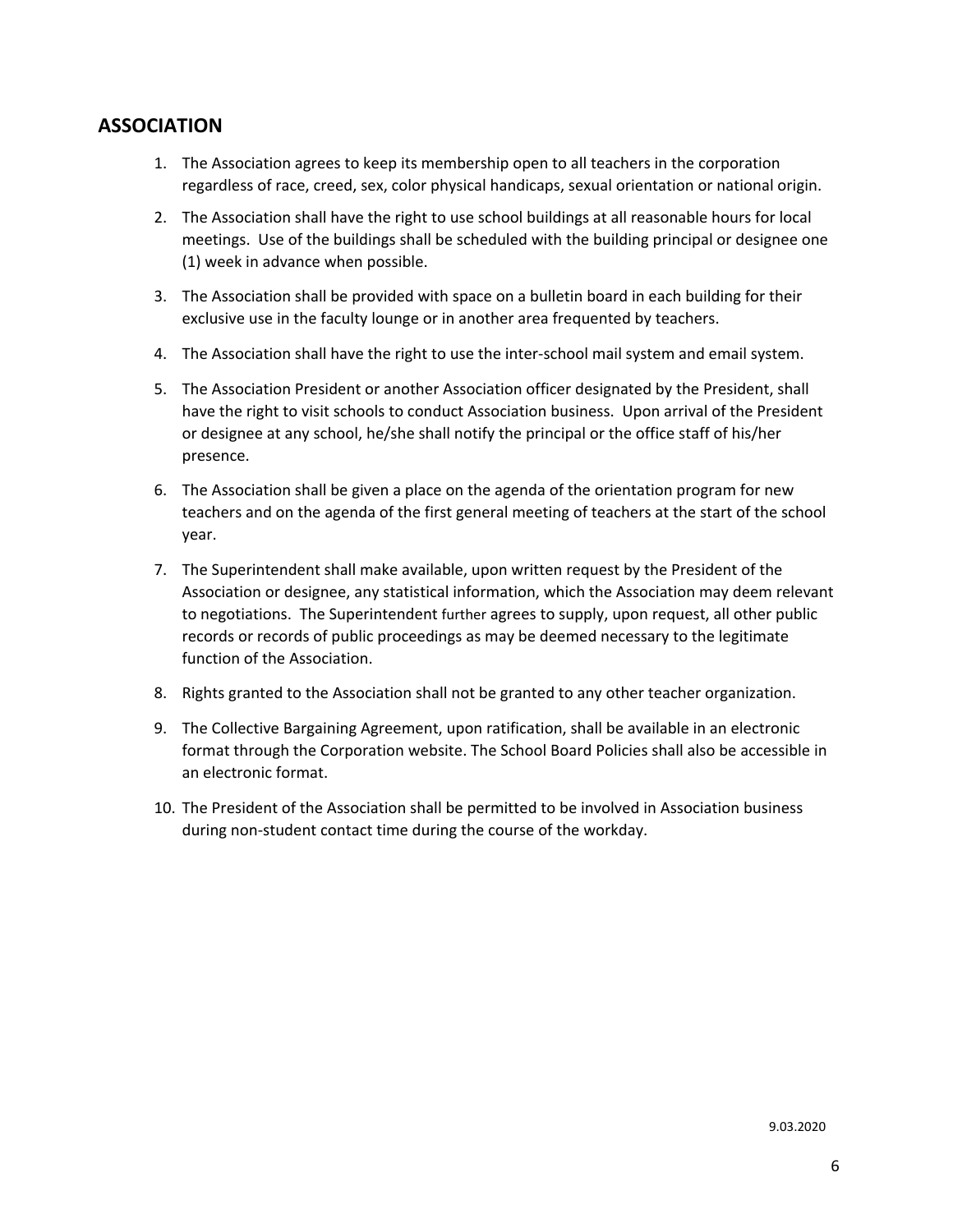# **DAY & HOURS**

A. TEACHING YEAR

The teacher's regular work year shall consist of one hundred eighty-five (185) days.

- B. TEACHER DAY
	- 1. The teacher workday for full time teachers shall not exceed eight (8) hours (plus a 30-minute duty-free lunch) – See Appendix A.
	- 2. Thirty (30) continuous minutes' duty free time between the hours of 10:00 A.M. and 2:00 P.M. will be granted for lunch. During a teacher's lunchtime, a teacher may sign out of the building.
	- 3. The beginning and ending of the school day at each school will be determined by the Superintendent of Schools. Beginning and ending times may be changed from year to year after meeting the obligation of mandatory discussion with the FTEA.
	- 4. Preparation time can be scheduled anytime within the teaching day so long as there is one block of preparation time during the school day of at least forty (40) minutes whenever possible. This time is provided to each teacher and is specifically designated for curriculum and teaching-related planning and preparation. Teachers will respect the integrity of the preparation time by remaining in the building unless leaving is required for specific curriculum-related purposes approved by the principal. Principals will not require teachers to utilize the preparation time to do tasks at will.
	- 5. Teachers who travel between buildings will be given sufficient time to travel in addition to their preparation periods. One of the building administrators will be designated as the primary supervisor. The primary supervisor shall inform each traveling teacher at the start of the school year or at the start of his/her assignment which administrators have the responsibility for evaluation, attendance at meetings and responsibility for parent conferences. Meetings for traveling teachers must occur during the teacher day.
	- 6. When a teacher on a regular or temporary contract is absent for an approved leave (see Article VI of the CBA), an attempt will be made to hire a substitute teacher if the absence is at least one half day.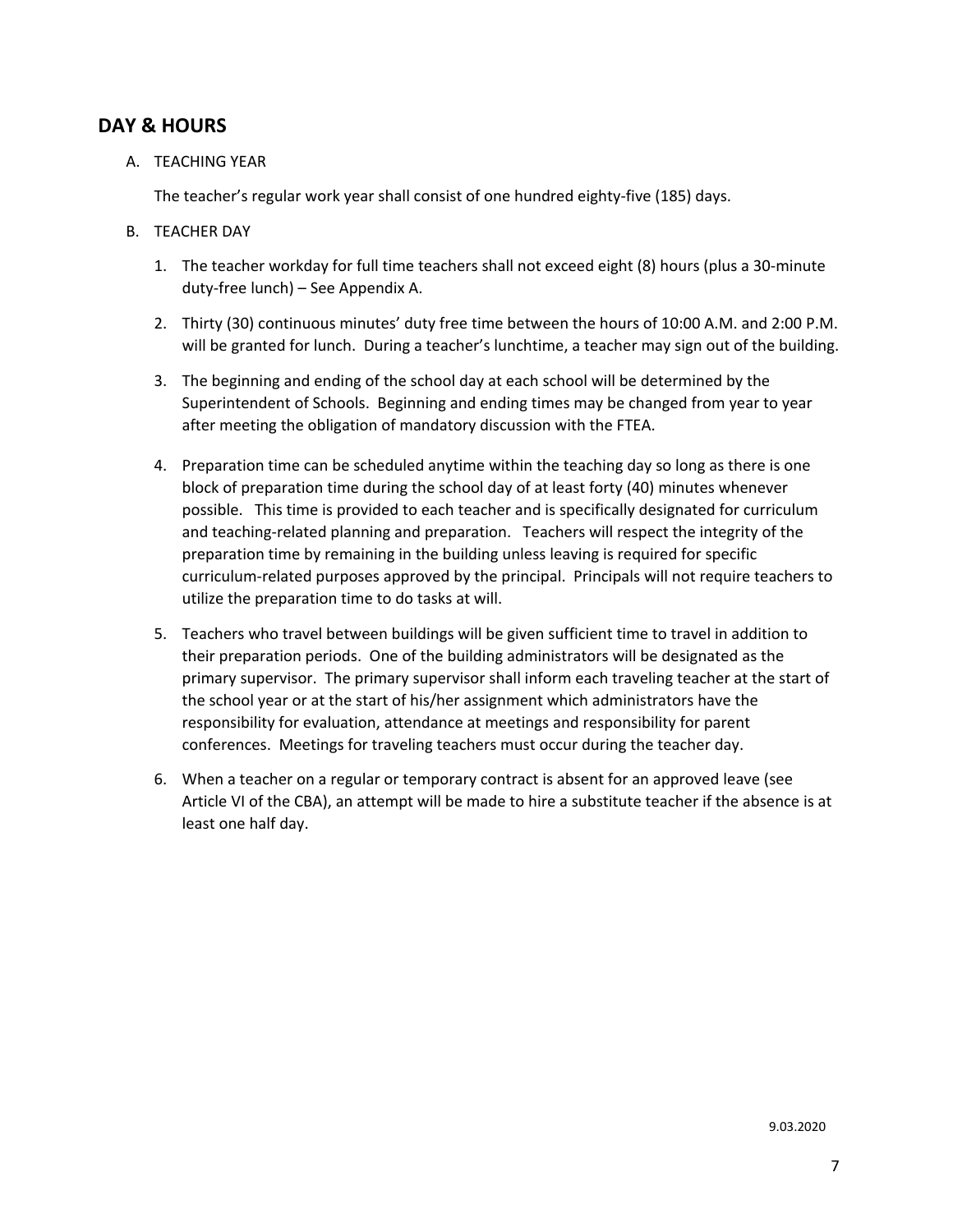# **EXTENDING A BREAK**

#### The contract reads:

The intent of general leave is not to use those days to extend a break. Only one (1) general leave day may *be used immediately preceding or following a scheduled break with two (2) days of general leave deducted* from the accumulation of general leave. General leave cannot be taken if there is an insufficient number of *days from which to deduct the leave.*

For the 2020-2021 school year breaks below are the defined days that count as 2 days:

October 2, 2020 October 19, 2020 December 22, 2020 January 4, 2021 March 19, 2021 April 5, 2021 May 28, 2021

# **GENERAL LEAVE DAYS**

The contract reads:

No more than three (3) general leave days may be taken consecutively. If more than three (3) consecutive *days are required due to extenuating circumstances, approval by the Superintendent or designee must be requested.*

If you are making a request of an extenuating circumstance, you must put your request in writing to the Human Resource Department one (1) month prior (if possible) to the date you are requesting to take the leave. Your written request must include the following information:

- Name
- Building
- Date requested
- Why you believe this to be an extenuating circumstance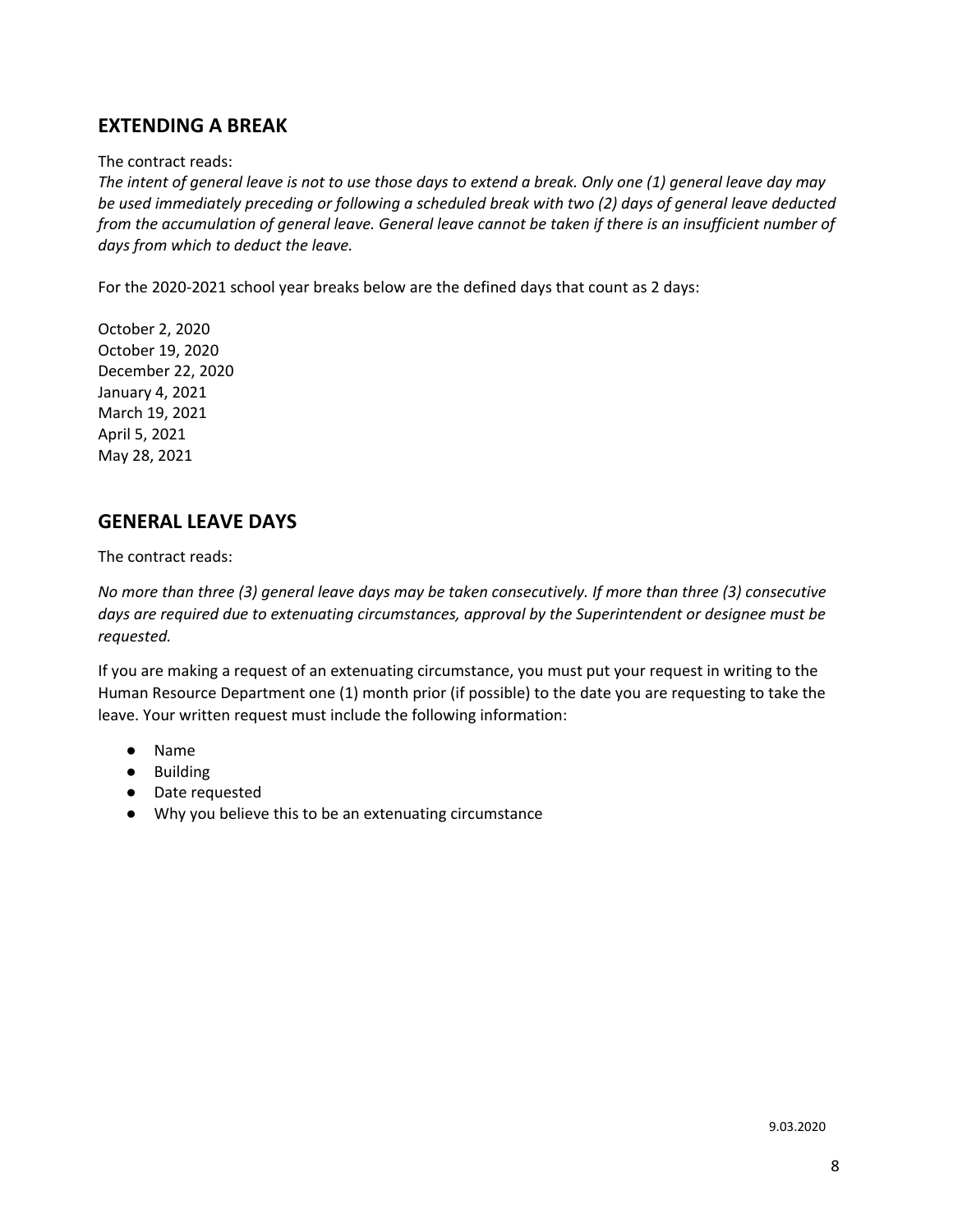# **PERSONNEL FILE**

- 1. A teacher shall have the right, during regular business hours or at a time mutually agreed upon by the Superintendent or designee, to review the contents of his/her personnel records except for confidential statements protected by law. This review must be in the presence of the Superintendent or designee. A copy of those records may be made available with a twenty-four (24) hour notice.
- 2. No material shall be placed in a teacher's personnel file without the teacher being informed of such placement.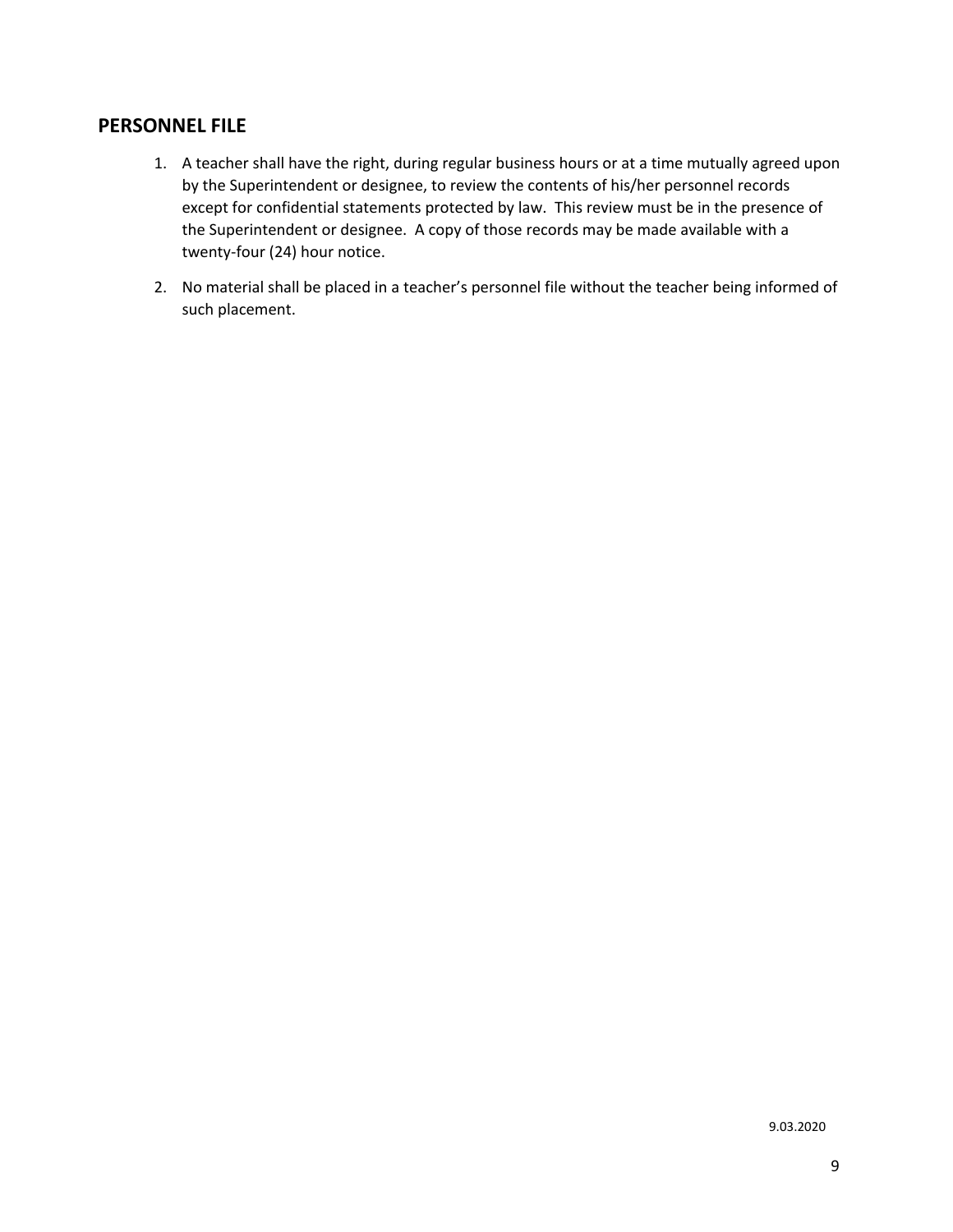# **PROFESSIONAL DEVELOPMENT**

- A. Required Professional Development
	- 1. Required professional development will be designated by the superintendent or designee.
	- 2. When school is in session required professional development will be compensated at a rate of \$25.00 per hour for time extending beyond contract hours. Appendix A
	- 3. When school is not in session, required professional development will be compensated at a rate of \$25.00 for each hour of the professional development.
	- 4. The corporation will attempt to provide a substitute for required professional development, which occurs during the contract day.
	- 5. Expenses for required professional development involving travel will be paid per the corporation travel guidelines. No additional compensation will be offered for non-conference time outside of the contract day. See Appendix I
- B. Optional Professional Development
	- 1. Optional district-offered professional development outside the contract day/year may or may not have a stipend attached to attendance dependent on the source of financial funding. The stipend, if available, will be compensated at a rate of \$25.00 for each hour of the professional development.
	- 2. No punitive action will be taken against a teacher who does not attend optional district-offered professional development outside of the contract day or year.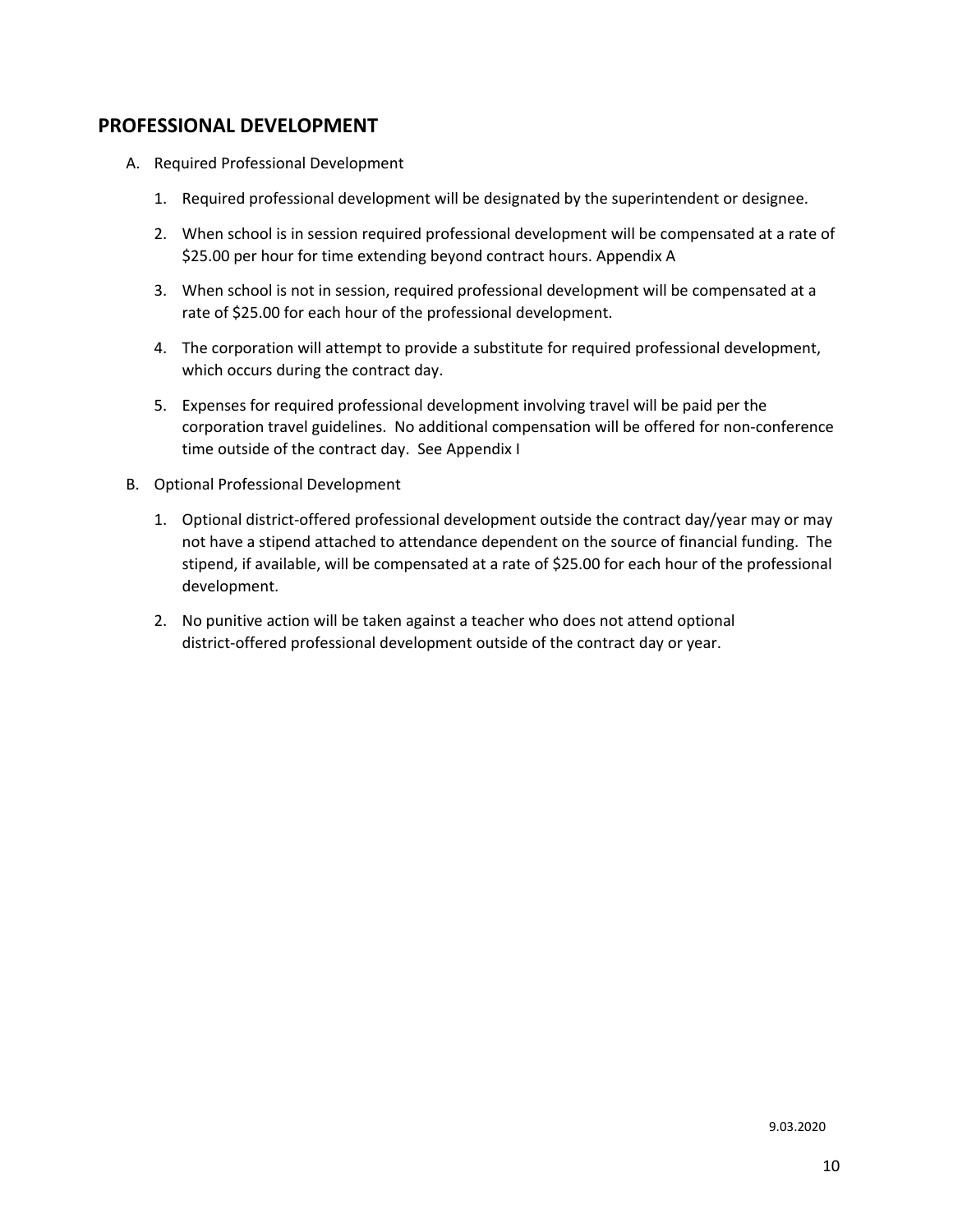# **TEACHER VACANCIES**

The Human Resources Department shall send via email, all present vacancy or newly created teaching positions to all certified staff.

- 1. Teachers may request an assignment to an available position by using our Frontline Application system to the Human Resources. The applicant must complete an internal application by the designated date on the internal posting.
- 2. Internal candidates will be screened first by certification (license) and then by evaluation rating (Highly Effective or Effective). Internal candidates with an evaluation rating lower than effective or on a plan will not be considered.
- 3. External candidates must complete the online application process and will be screened first by certification and then by evaluation rating if such a rating is obtainable.
- 4. Both types of candidates must present a lesson which is observed by designated administrative personnel, and may include a hiring committee. External candidates must create a model lesson to present to the hiring committee. Internal candidates may be asked to create a model lesson or be observed in the classroom by the hiring committee.
- 5. Internal candidates not selected will receive communication from the hiring principal indicating the reason they were not selected. External candidates will be notified by Human Resources.
- 6. When positions open within one week of the first teacher day, the position will not be posted internally.

# **INVOLUNTARY TEACHER ASSIGNMENT**

1. Involuntary transfers may be made for good cause:

When a change in the student population of a building results in an administrative decision to increase/reduce the number of teachers in that building, length of service in the Corporation will be one of the factors considered in selecting those to be involuntarily transferred. Teachers in the affected building will be given an opportunity to volunteer to be transferred before the final decision regarding transfers is made.

- 2. For any routine involuntary transfer, teachers willing to transfer will be sought. In the event there are no teachers willing to transfer, the following process will be implemented:
	- a. The person with the least seniority within a grade level or department will be designated as the person that will change their teaching assignment.
	- b. Additionally, when a teacher is subject to an involuntary transfer due to a reduction in teaching positions, and there is more than one vacant position in the teacher's licensure area(s), the displaced teacher shall be allowed to choose their assignment. If in these circumstances there is more than one teacher subject to an involuntary transfer in the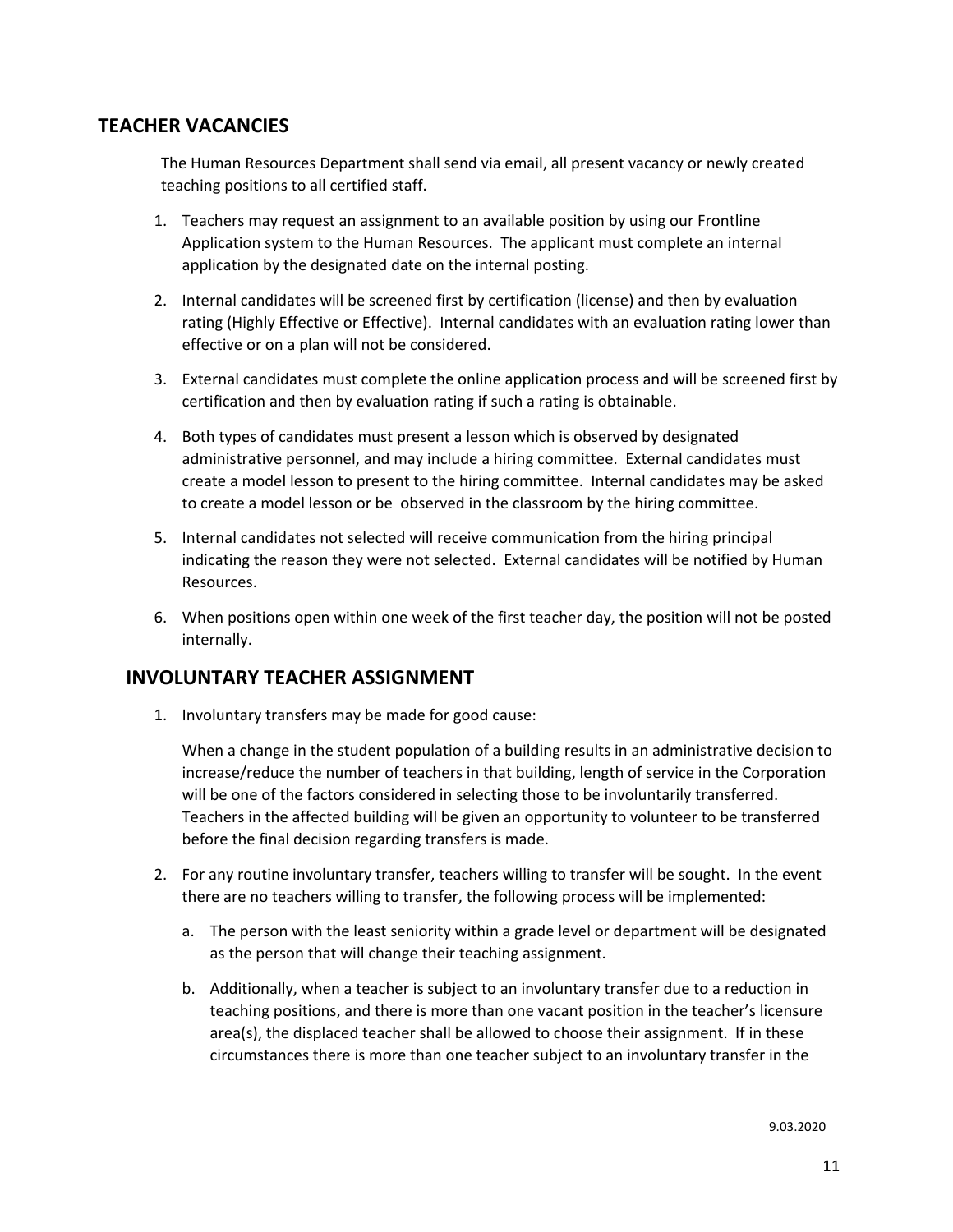same licensure area, the most senior teacher shall choose their preferred assignment with subsequent selections being made in seniority order.

- 3. The Administration and the Association recognize that there may be times when it is beneficial to reassign a teacher to another grade level or subject area. When the administration determines that this reassignment is necessary for valid educational reasons, they will meet with the affected teacher(s) and discuss the reassignment and provide a full disclosure of all specific educational reasons for the decision. The teacher(s) shall be notified in advance that such a reassignment is pending and shall have the right to representation. The Association President shall be provided notice of all reassignments and the rationale for the reassignments.
- 4. When an involuntary transfer is necessary due to enrollment factors within the two weeks prior to the opening of the school year or within the two weeks after the opening of the school year, the vacant position will not be posted and only volunteers from within the affected grade level, subject area, or building will be sought. Should no one volunteer, the teacher involuntarily transferred shall be the teacher with the least seniority with the appropriate licensure in the affected area.
- 5. Placements for involuntarily transferred teachers shall be made prior to the posting of vacancies. When a teacher is subject to an involuntary transfer and there is more than one vacant position in the teacher's licensure areas, the displaced teacher shall be allowed to choose the assignment. If in these circumstances there is more than one teacher subject to an involuntary transfer in the same licensure areas, the most senior teacher shall choose their preferred assignment with subsequent selections being made in seniority order.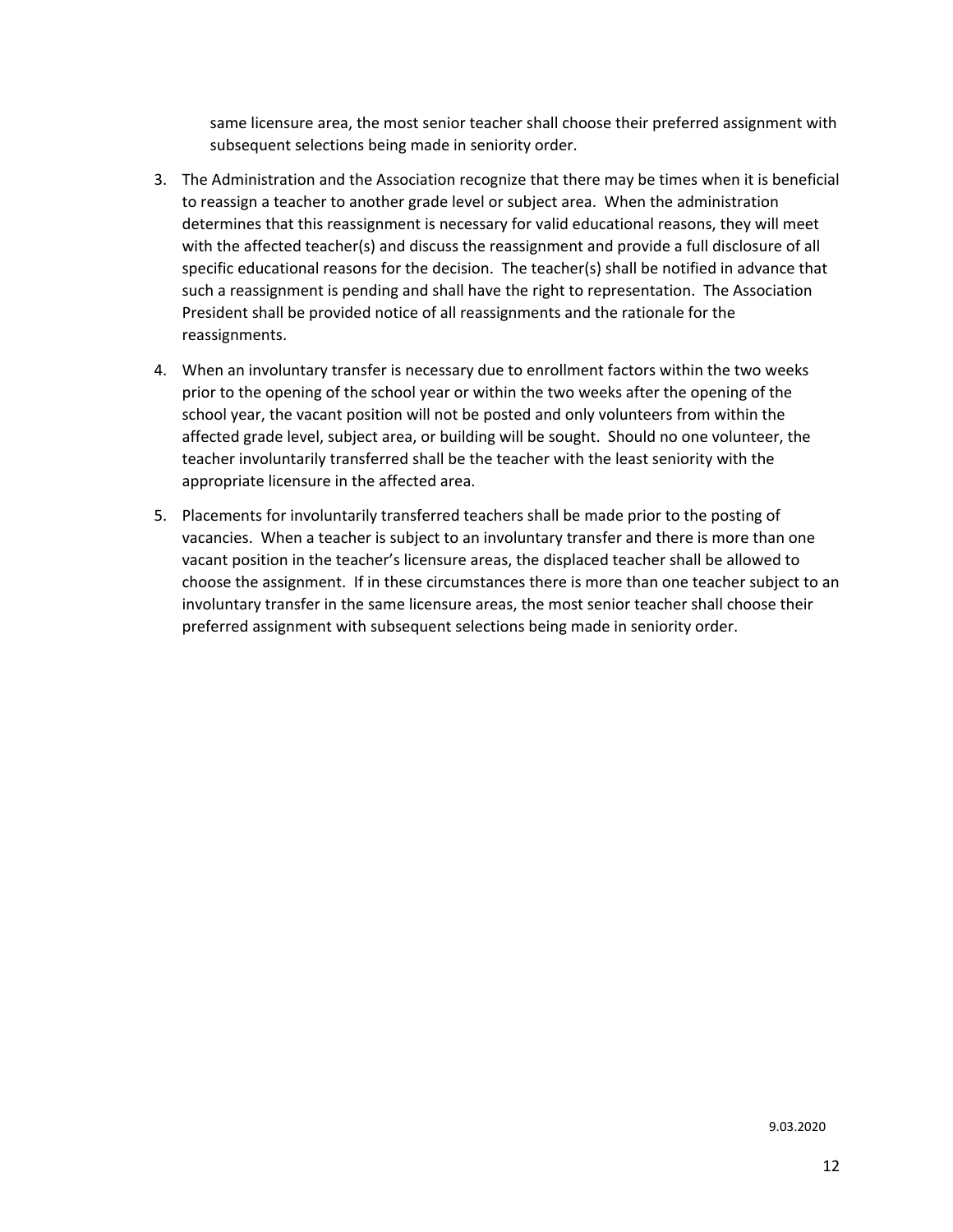# **REDUCTION IN FORCE**

- A. If it becomes necessary for the Superintendent or designee to terminate the employment of teachers in the bargaining unit due to economic necessity or declining enrollment, the Superintendent or designee shall notify the teachers involved as early as possible.
- B. In the event a reduction in force is necessary, the Superintendent or designee will first seek volunteers in the appropriate areas.
- C. In the event of a reduction in force, or recall after reduction in force, the following criteria as listed below shall be the sole determinants:
	- a. Certification
	- b. Evaluation
		- i. Highly Effective, Effective, Needs Improvement, Ineffective
	- c. Seniority
		- i. Seniority is defined as the teacher's length of continuous service from the date of last employment in the Corporation serving under a regular teacher's contract. Approved leaves of absence shall not count as a break in continuous service. A seniority list shall be developed for each position RIF'ed and made available to the Teacher Association at least thirty (30) days prior to the School Board action.
	- d. Birth date
- D. Any teacher who has been RIF'ed may become a sub in the district at the daily rate of \$100.00
- E. A RIF'ed teacher shall remain on the recall list so long as a desire to do so is expressed to the Human Resources Department at least once per year, in writing, between April 1<sup>st</sup> and May 1<sup>st</sup> of subsequent years. It shall be the teacher's responsibility to keep the Human Resources Department informed of any change of address while on the recall list. Failure to respond to an offer of employment within fifteen (15) days of receipt of the offer shall be considered a refusal of an employment offer. Any refusal of an employment offer by the teacher shall result in the teacher's name being removed from the recall list with no further obligation on the part of the School Corporation.
- F. Teachers with a rating of Needs Improvement or Ineffective according to the Teacher Evaluation System will not be placed on a recall list.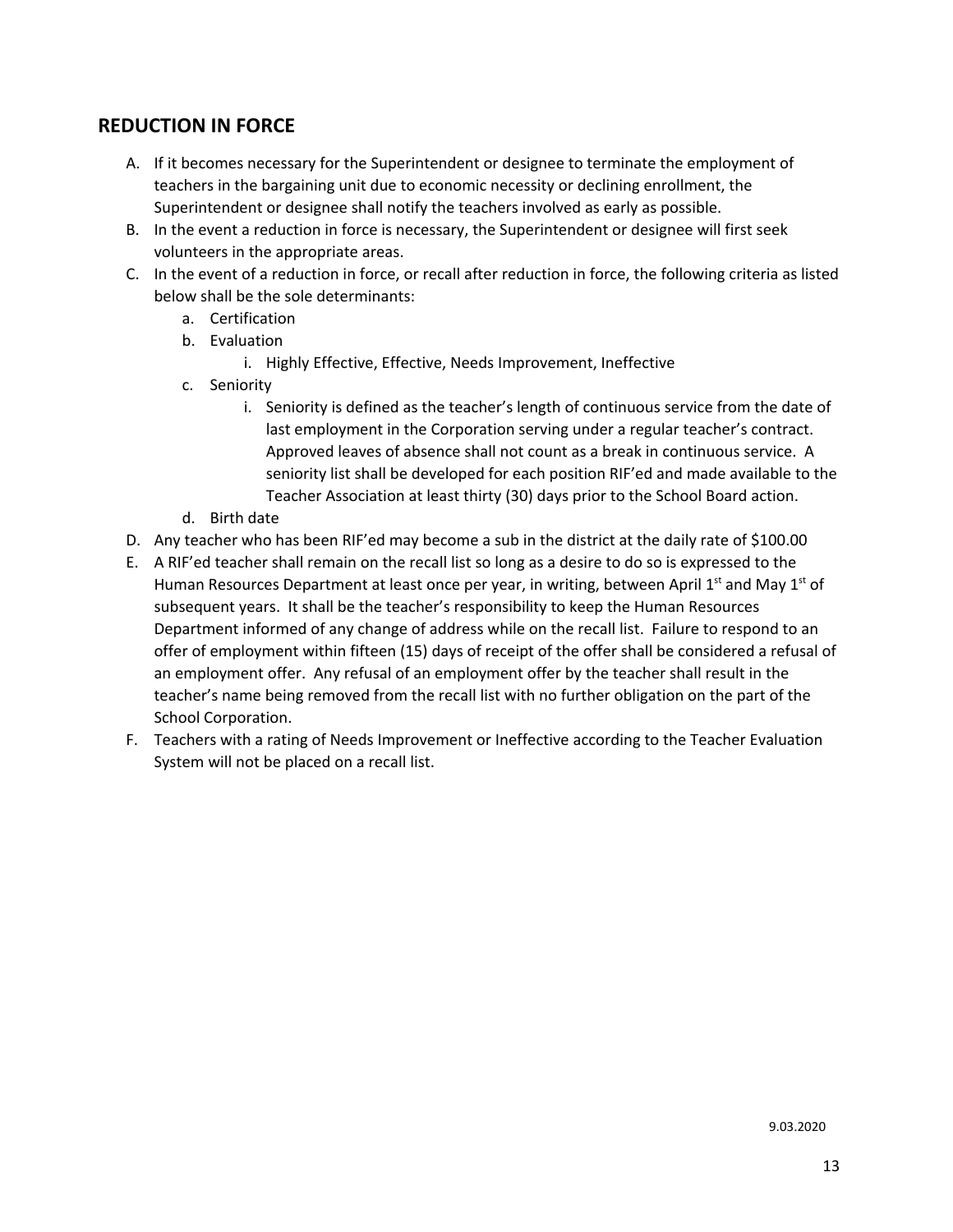# **REPORTING ABSENCES**

#### Attendance

Employees are expected to report for work on time, on a regular basis.

Employees who are going to be late or absent for any reason, are expected to enter the absence in the Absence Management System as soon as an employee is aware. It is the employee's responsibility to insure that proper notification is given. Notification must occur before the absence is taken. If the time of the absence needs to be adjusted, it must occur within 24 hours of the absence. Asking another employee, friend or relative to give this notification is not considered proper, except under emergency conditions.

Unauthorized leave, such as abuse of leave time or workdays missed without pay, is defined as non-performance of duties and responsibilities as assigned by the Superintendent, and may result in the initiation of contract cancellation, or such disciplinary action as may be recommended by an administrator.

# **CLASS COVERAGE**

**Teachers Serving as Substitutes** - In the event a teacher volunteers to substitutes for another teacher, the volunteering teacher will be responsible for submitting a claim using the Absence Management System by the end of the pay period following the date of the services rendered. The claim must be approved by the Principal or his/her designee in order to receive payment. The teacher will receive \$25.00 per class coverage. For teachers at FCHS covering a Thursday or Friday block schedule, the pay will be \$50.00 per block. See Appendix H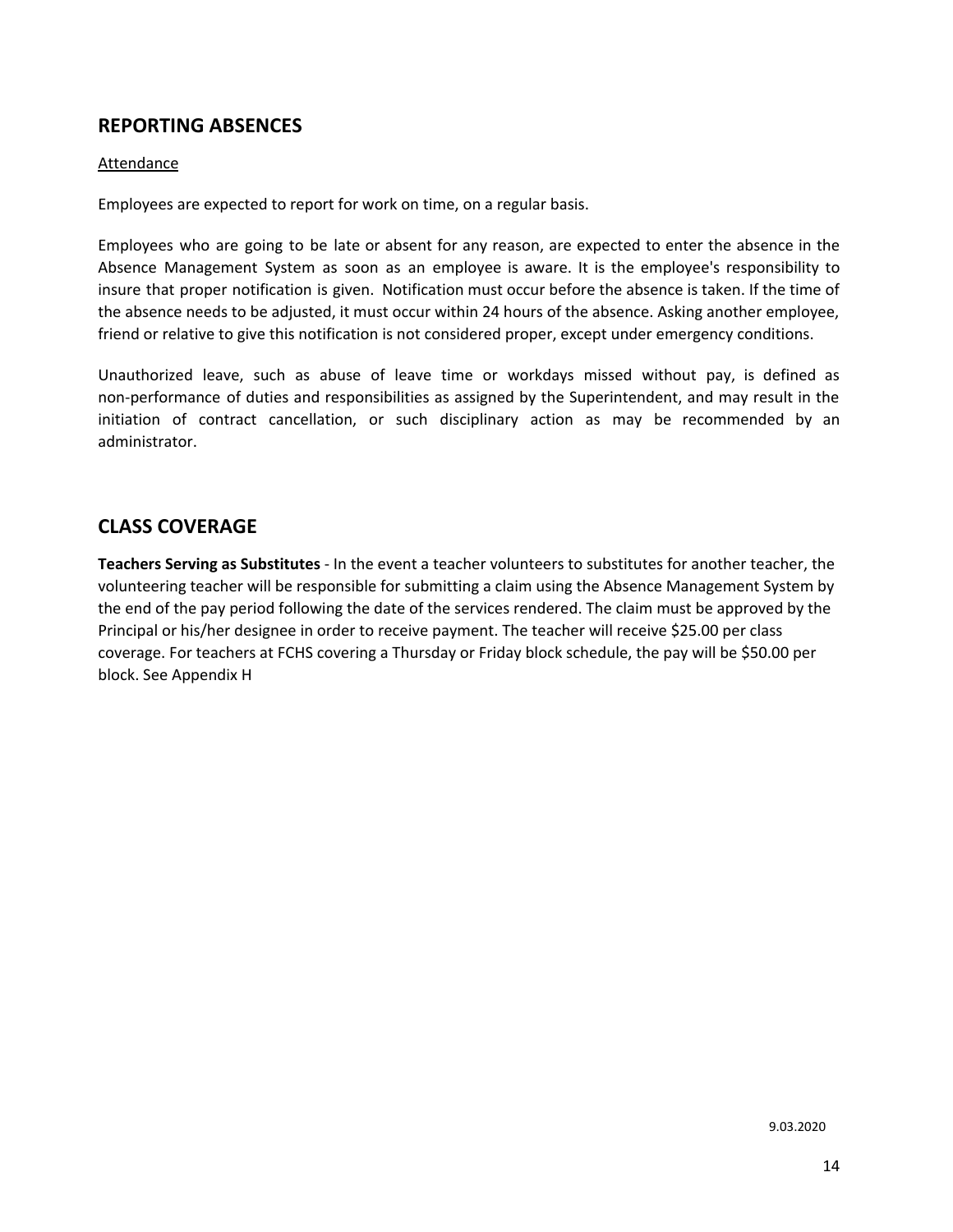# **INCLEMENT WEATHER**

- A. Teacher safety is critical when planning school cancellation or delay.
	- a. Snow or ice teachers should follow the same guidelines as students. If school is cancelled or delayed because of hazardous driving for students, teachers will also be delayed or released from school obligations.
	- b. Extreme cold or fog if school is delayed for extreme cold or fog, teachers are to report to their assigned responsibilities as normal. If school is closed due to extreme cold, teachers will follow the closing guidelines issued for students.
- B. Emergency road closings or driving conditions if the county (where the teacher lives) issues a warning that there should be no driving and the school district is open, the teacher may use a general leave day to offset the absence. This emergency warning should be described in the notes of the absence.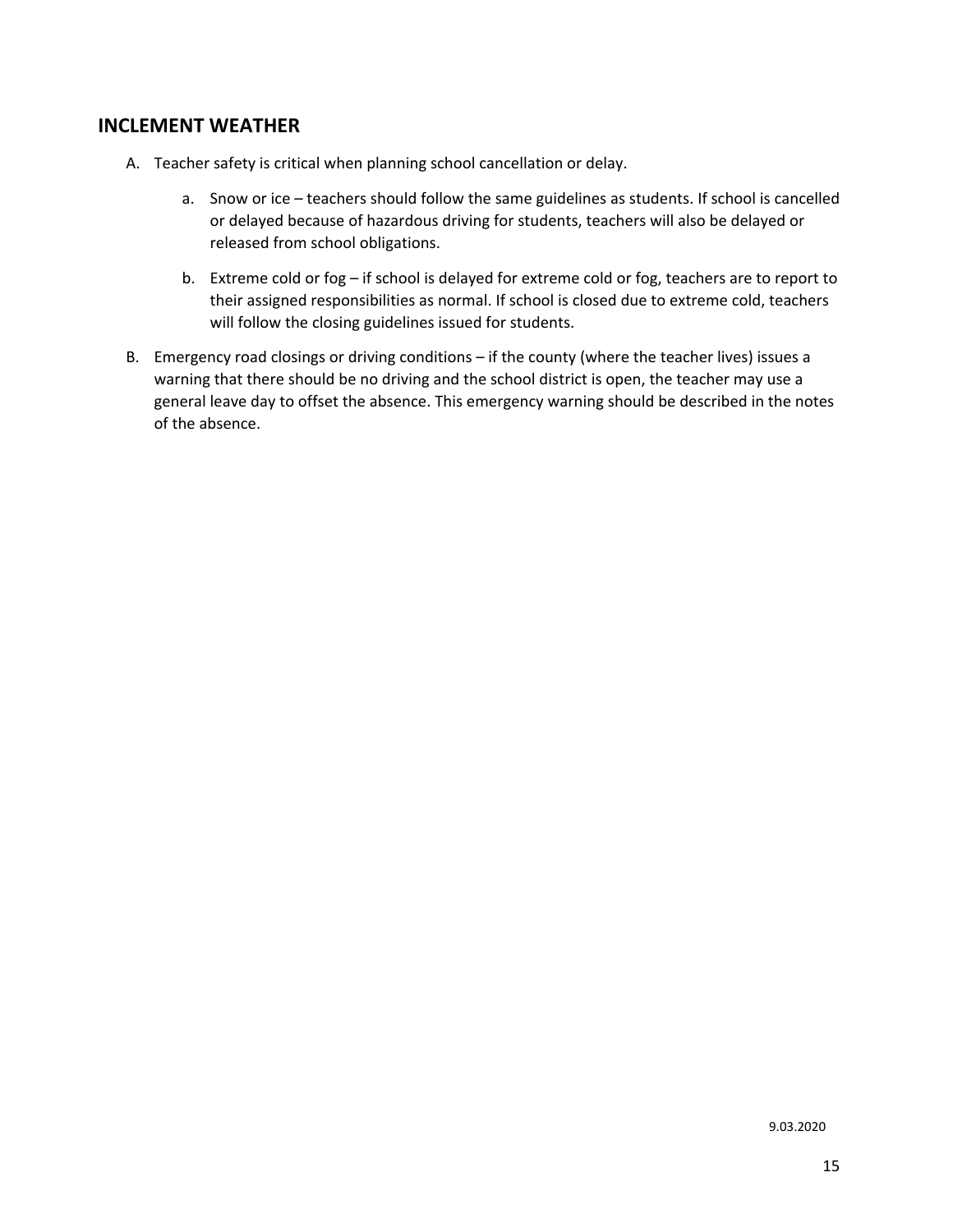# **SUMMER SCHOOL AND IREAD VACANCIES**

- A. Summer school and IREAD vacancy notices shall be sent via email as soon as enrollment numbers have been confirmed.
- B. Interested teachers must complete the required application process.
- C. In the filling of summer school and IREAD vacancies, when other factors are equal, positions will be offered to teachers within the school corporation.
	- a. Positions shall be filled based upon:
		- i. Current assignment and
		- ii. Current evaluation and
		- iii. Certification and
		- iv. Seniority
	- b. Available positions will be divided among all applicants who qualify under the criteria above. If available positions still exist, teachers will be asked if they would be willing to teach additional classes.
- D. Any request for summer camp programs should be submitted to the Superintendent or designee for prior approval.
- E. Reimbursement for self-sustaining summer camp programs initiated by the teacher shall be determined on an individual basis by agreement between the Teacher and the Superintendent or designee.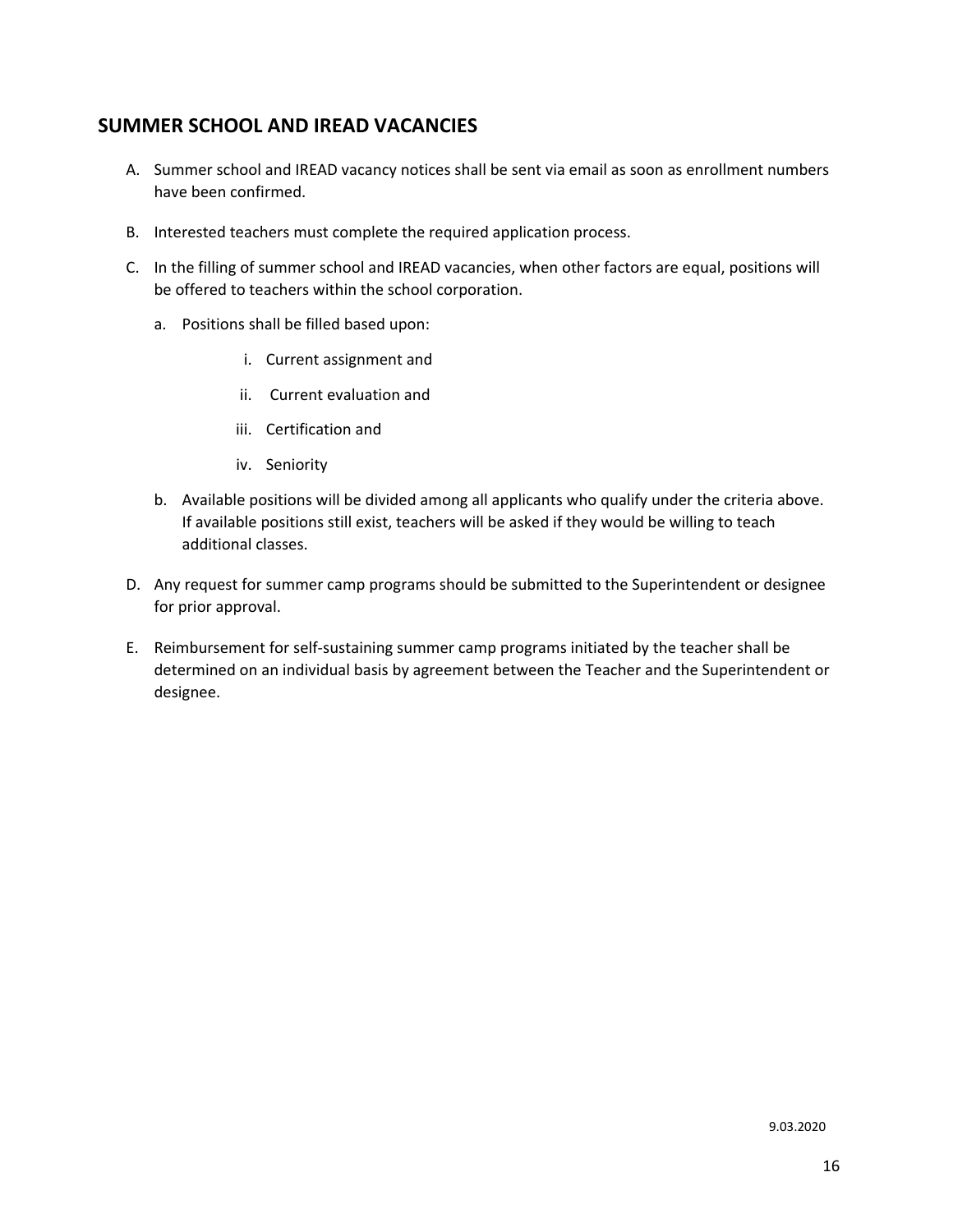# **APPENDIX A**

|                                                   |                                                                    |                                                               |                                   |                                | Teacher Workday 2020-2021                             |                      |
|---------------------------------------------------|--------------------------------------------------------------------|---------------------------------------------------------------|-----------------------------------|--------------------------------|-------------------------------------------------------|----------------------|
|                                                   |                                                                    |                                                               | <b>High School</b>                |                                |                                                       |                      |
|                                                   |                                                                    |                                                               | <b>Student Day = 7:30-2:15</b>    |                                |                                                       |                      |
| Day                                               | <b>Start Time</b>                                                  | <b>End Time</b>                                               |                                   |                                |                                                       |                      |
| Monday                                            | 7:10 AM                                                            | 3:10 PM                                                       | <b>PD</b>                         | $2:25-3:10$                    | <b>Substitute Work Day</b>                            | $7:15 - 2:30$        |
| Tuesday                                           | 7:10 AM                                                            | 3:10 PM                                                       |                                   |                                | <b>Teacher Half Day</b>                               | 11:10                |
| Wednesday                                         | 7:10 AM                                                            | $3:10$ PM                                                     | Collaboration                     | $2:25 - 3:10$                  |                                                       |                      |
| Thursday                                          | 7:10 AM                                                            | 3:10 PM                                                       |                                   |                                |                                                       |                      |
| Friday                                            | 7:10 AM                                                            | 3:10 PM                                                       | <b>CCR Time</b>                   | 12:41-2:15                     |                                                       |                      |
| Day<br>Monday<br>Tuesday<br>Wednesday<br>Thursday | <b>Start Time</b><br>$7:15$ AM<br>$7:15$ AM<br>$7:15$ AM<br>7:15AM | <b>End Time</b><br>3:15 PM<br>3:15 PM<br>3:15 PM<br>$3:15$ PM | <b>PD</b><br><b>Collaboration</b> | $7:15 - 8:00$<br>$7:15 - 8:00$ | <b>Substitute Work Day</b><br><b>Teacher Half Day</b> | $7:45-3:15$<br>11:15 |
| Friday                                            | $7:15$ AM                                                          | 3:15 PM                                                       |                                   |                                |                                                       |                      |
|                                                   |                                                                    |                                                               | Elementary                        |                                |                                                       |                      |
|                                                   |                                                                    |                                                               | Student Day = $9:10-3:55$         |                                |                                                       |                      |
| Day                                               | <b>Start Time</b>                                                  | <b>End Time</b>                                               |                                   |                                |                                                       |                      |
| Monday                                            | 8:05 AM                                                            | 4:05 PM                                                       |                                   |                                | <b>Substitute Work Day</b>                            | $8:30 - 4:00$        |
| Tuesday                                           | 8:05 AM                                                            | 4:05 PM                                                       | PD                                | $8:05 - 8:40$                  | <b>Teacher Half Day</b>                               | 12:00                |
| Wednesday                                         | 8:05 AM                                                            | 4:05 PM                                                       | <b>Collaboration</b>              | $8:05 - 8:40$                  |                                                       |                      |
| Thursday                                          | 8:05 AM                                                            | 4:05 PM                                                       |                                   |                                |                                                       |                      |
| Friday                                            | 8:05 AM                                                            | 4:05 PM                                                       |                                   |                                |                                                       |                      |

## **Notes:**

- 1. FCHS/FCJH/Intermediate Schools will have a staff meeting/PD Day on Monday and Collaboration Day on Wednesday.
- 2. Elementary Schools will have a staff meeting/PD Day on Tuesday and Collaboration Day on Wednesday.
- 3. If the district or building has not scheduled PD time on the designated days, teachers are still to report at the designated time and will engage in activities such as planning, grade level collaboration, or student staffing meetings.
- 4. Certified staff can sign out for their lunch. (Which is 30 minutes between the hours of 10:00 2:00 – following State Code.)

9.03.2020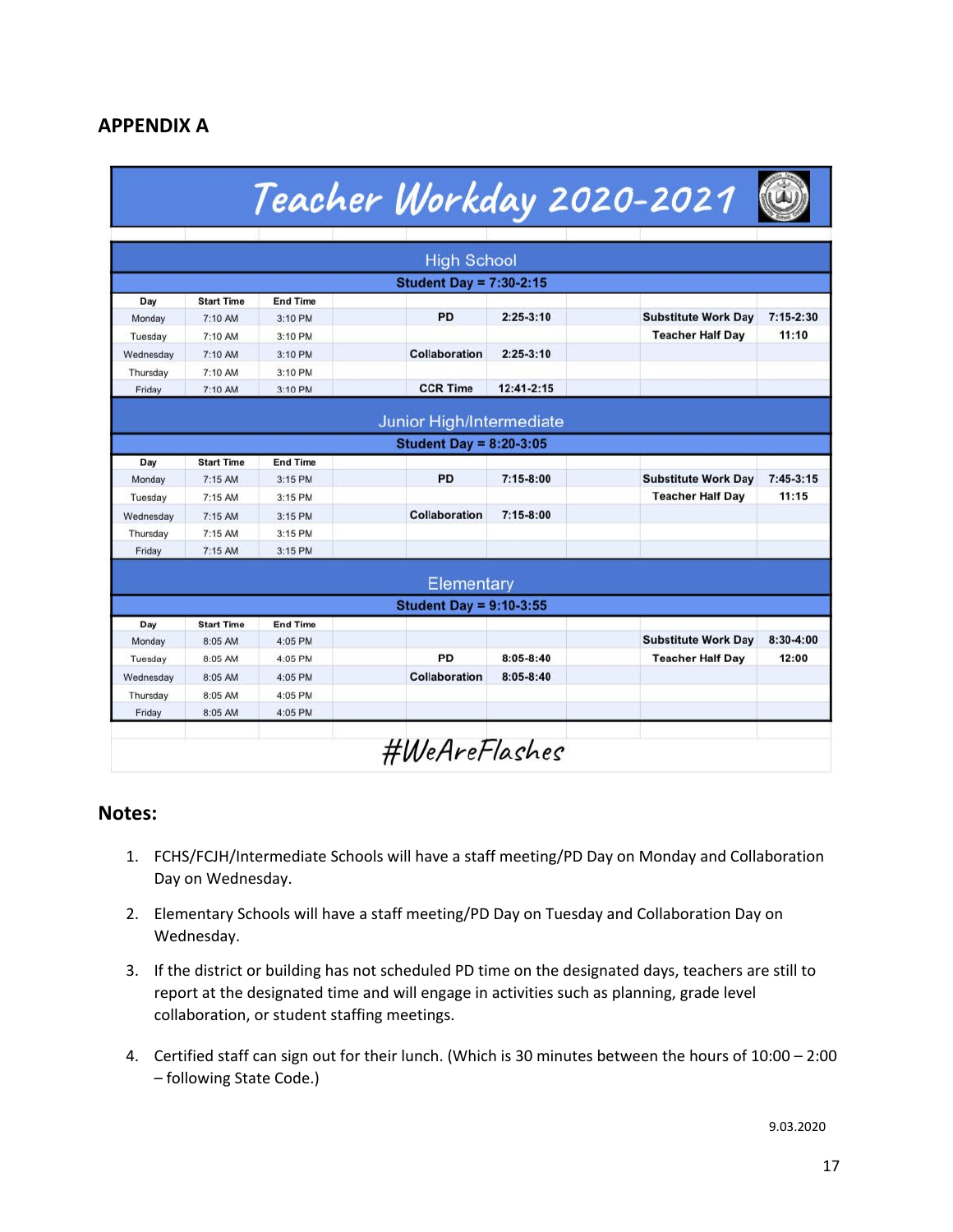## **APPENDIX B**

## **HARASSMENT GUIDELINES INCLUDING SEXUAL HARASSMENT**

Franklin Township Community School Corporation (FTCSC) is committed to maintaining a work environment free from unlawful discrimination, including sexual harassment. In furtherance of that commitment, FTCSC forbids any prohibited discriminatory conduct toward any of its employees. The use of the term "employee" also includes non-paid/volunteers who work subject to the control of school authorities.

Neither sexual harassment nor any other harassment based on race, religion, color, national origin, gender, age, disability, or any other protected category specified by applicable law will be tolerated.

An individual who initially welcomed such conduct by active participation must give specific notice to the alleged harasser that such conduct is no longer welcome in order for any such subsequent conduct to be considered sexual harassment.

Any employee found to have engaged in sexual harassment shall be subject to discipline, including, but not limited to, warning, suspension, expulsion, or discharge from employment subject to applicable legal due process rights.

FTCSC also forbids retaliation against any person who has opposed any prohibited discriminatory practice or who has participated in good faith in any manner in an investigation or other proceeding about a prohibited discriminatory practice.

#### **PROHIBITED CONDUCT**

#### Sexual Harassment

Sexual harassment includes:

Unwelcome sexual advances, requests for sexual favors, and other verbal or physical conduct of a sexual nature when:

- Submission to that conduct is made a term or condition of employment,
- Submission to, or rejection of, that conduct is used as a basis for employment decisions affecting the employee, or
- That conduct has the effect of unreasonably interfering with an individual's work performance or of creating a hostile or offensive work environment.

Other unwelcome conduct directed at an employee or an applicant for employment because of his or her gender may also be deemed to be sexual harassment. Examples of conduct that may be sexual harassment include: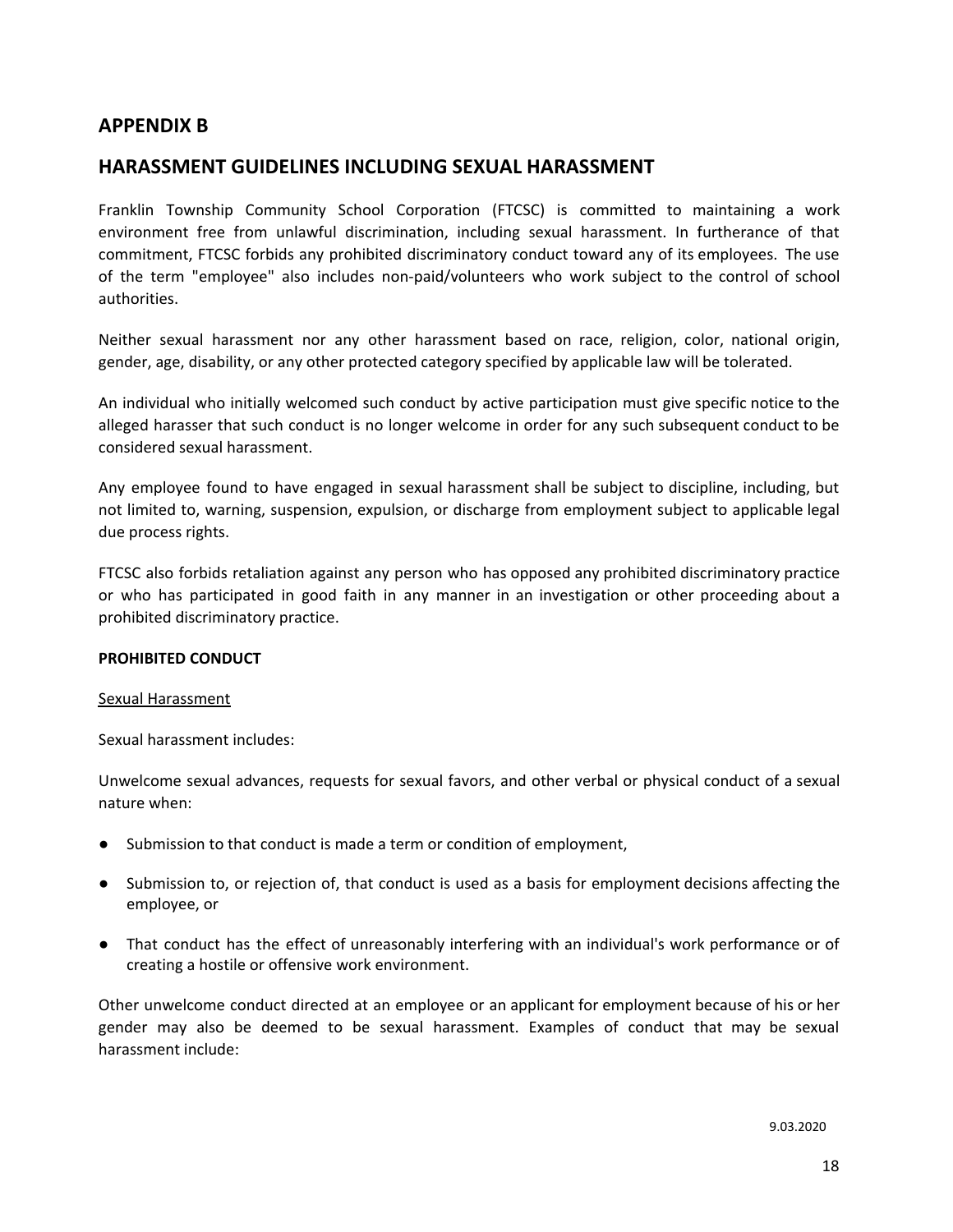- Verbal conduct of a sexual nature such as talking about sex or sexual feelings, telling sexual jokes or stories, asking personal questions about dating or sexual life, making sexual comments or innuendoes, whistling or making other suggestive sounds, repeatedly asking for dates or other personal attentions;
- Nonverbal conduct of a sexual nature such as displaying materials with sexually suggestive words or pictures, making sexual gestures, giving gifts or other items of a sexual or personal nature, staring at a person's body or clothing, looking a person up and down, blocking a person's path, hindering a person's movement, invading a person's space by standing closer than appropriate under the circumstances.
- Physical conduct of a sexual nature such as touching, kissing, hugging, massaging, brushing up against another person, having sex or attempting to have sexual relations with another person.

Remember unwelcome sexual conduct may not always be apparent. "Putting up with" or submission to sexual conduct does not necessarily mean the conduct is welcomed.

Remember that, although the intent of the person engaging in the conduct may be harmless or even friendly, because the conduct is unwelcome by the recipient of the conduct, not the intent of the person engaging in the conduct that is relevant to whether the conduct is harassment.

For these reasons, FTCSC urges all its employees to refrain from engaging in any conduct of sexual nature in the work setting or with other employees.

#### Harassment Based On Other Protected Categories

Discriminatory conduct based on an employee's or applicant's race, religion, color, national origin, gender, age, or disability is also prohibited. As with sexual harassment, harassment based on any of these categories may include verbal, nonverbal or physical conduct.

Because the conduct is unwelcome to the recipient of the conduct, not the intent of the person engaging in the conduct that is relevant to whether or not the conduct is harassment. Again, it may not always be clear that the conduct is unwelcome -- acquiescence does not necessarily mean it is welcome.

#### **Retaliation**

Retaliation against any employee, or any applicant for employment, who has opposed any prohibited discriminatory practice or who has participated in good faith in any manner in an investigation or other proceeding about a prohibited discriminatory practice is also prohibited.

Employment decisions about an employee, or any applicant for employment, who has filed a charge of discrimination should not be based on the fact that the person has filed a charge. Employment decisions should be based only on legitimate business considerations such as performance. Discriminatory verbal or physical conduct should not be directed at any employee, or any applicant for employment, because of any protected activity.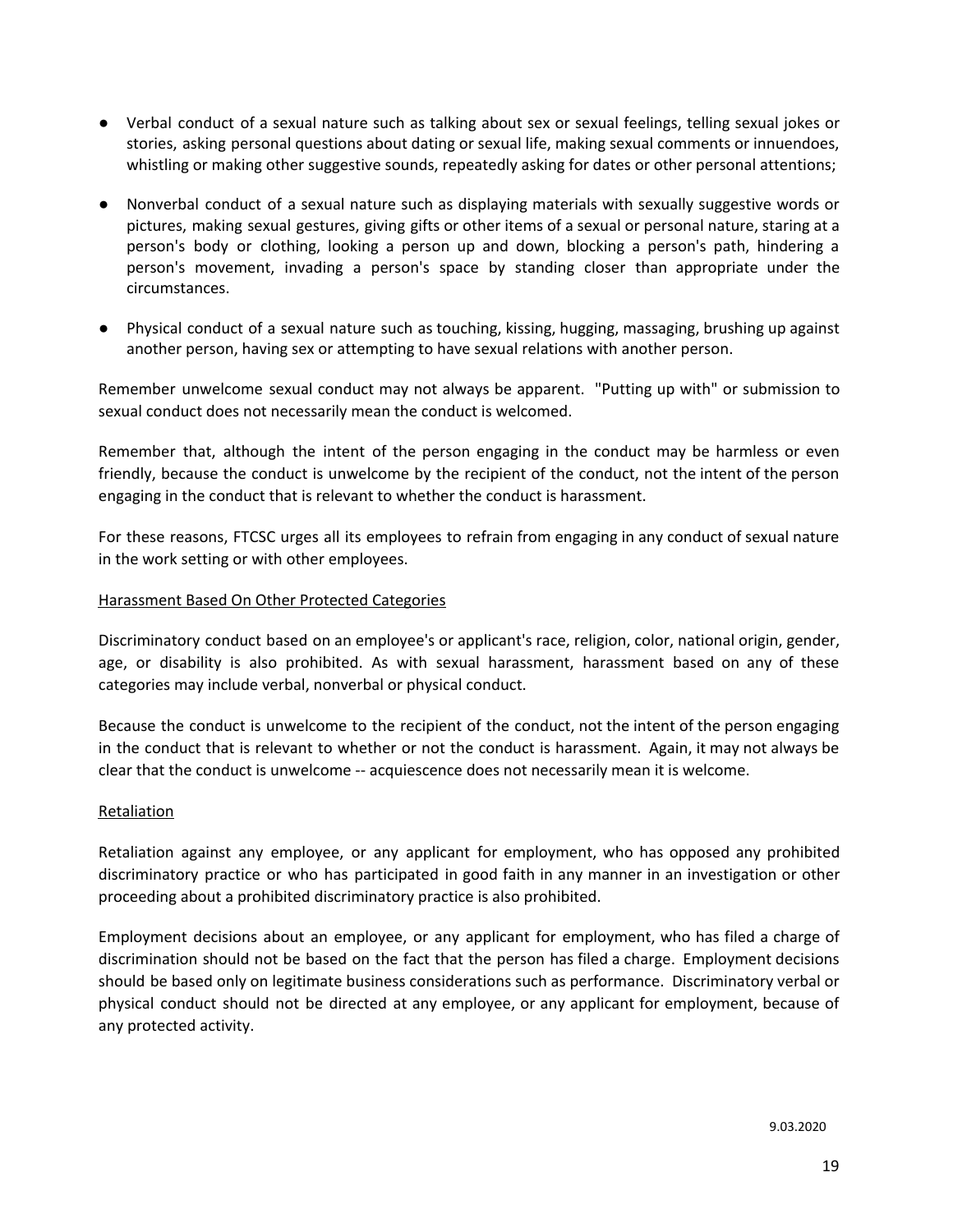#### **STANDARD OF BEHAVIOR AT FTCSC**

FTCSC expects its employees and all those who deal with its employees to treat others with courtesy and respect appropriate in an educational setting.

If you are not sure if your conduct might be harassment prohibited by FTCSC you should ask yourself the following questions:

- Would I engage in that conduct if my spouse, child, or parent were present?
- Would I engage in that conduct if my peers were present?
- Would I engage in that conduct if an audio or video recording were being made of me?
- What would my reaction be if someone else acted this way toward my spouse, daughter, son, mother, father, sister or brother?
- Would I want my conduct to be described in detail in a memorandum or in the local press?

If your answer is "no" to any of these questions, then the conduct is questionable and may be harassment.

In particular, with respect to sexual harassment, a friendly, humorous, or benign intent in engaging in sexual conduct will not keep the conduct from being categorized as sexual harassment. If the conduct is sexual in nature and is unwanted and unwelcome by others, it may be deemed to be sexual harassment.

While not all unwanted sexual conduct rises to the level of illegal sexual harassment, the FTCSC guideline seeks to prevent all unwanted conduct of a sexual nature. Similarly, while one racial epithet may not constitute illegal racial harassment, the FTCSC guideline against harassment based on other protected categories seeks to prevent all discriminatory conduct based on race, religion, color, national origin, gender, age, and disability.

#### Reporting Requirements

If you believe that you have been subjected to harassment, unlawful discrimination, or any other similar unlawful conduct, you must report that violation immediately to your immediate supervisor, school principal, or the Director of Human Resources at 317-803-5007. Managers and supervisors who receive reports of violations are required to inform the Director of Human Resources immediately.

Any employee who becomes aware of any conduct that he or she believes may be harassment or retaliation has a similar obligation to report that conduct regardless of whether he or she is personally involved in the conduct and regardless of whether the conduct involves other employees or clients, customers, vendors, or others in the work environment.

#### Investigation Procedures and Penalties for Harassment

Whenever FTCSC receives a report of conduct that may constitute harassment or retaliation, it will promptly conduct an investigation to gather available facts and to determine whether or not prohibited conduct has occurred. FTCSC will take prompt and appropriate action to stop any harassment that it finds 9.03.2020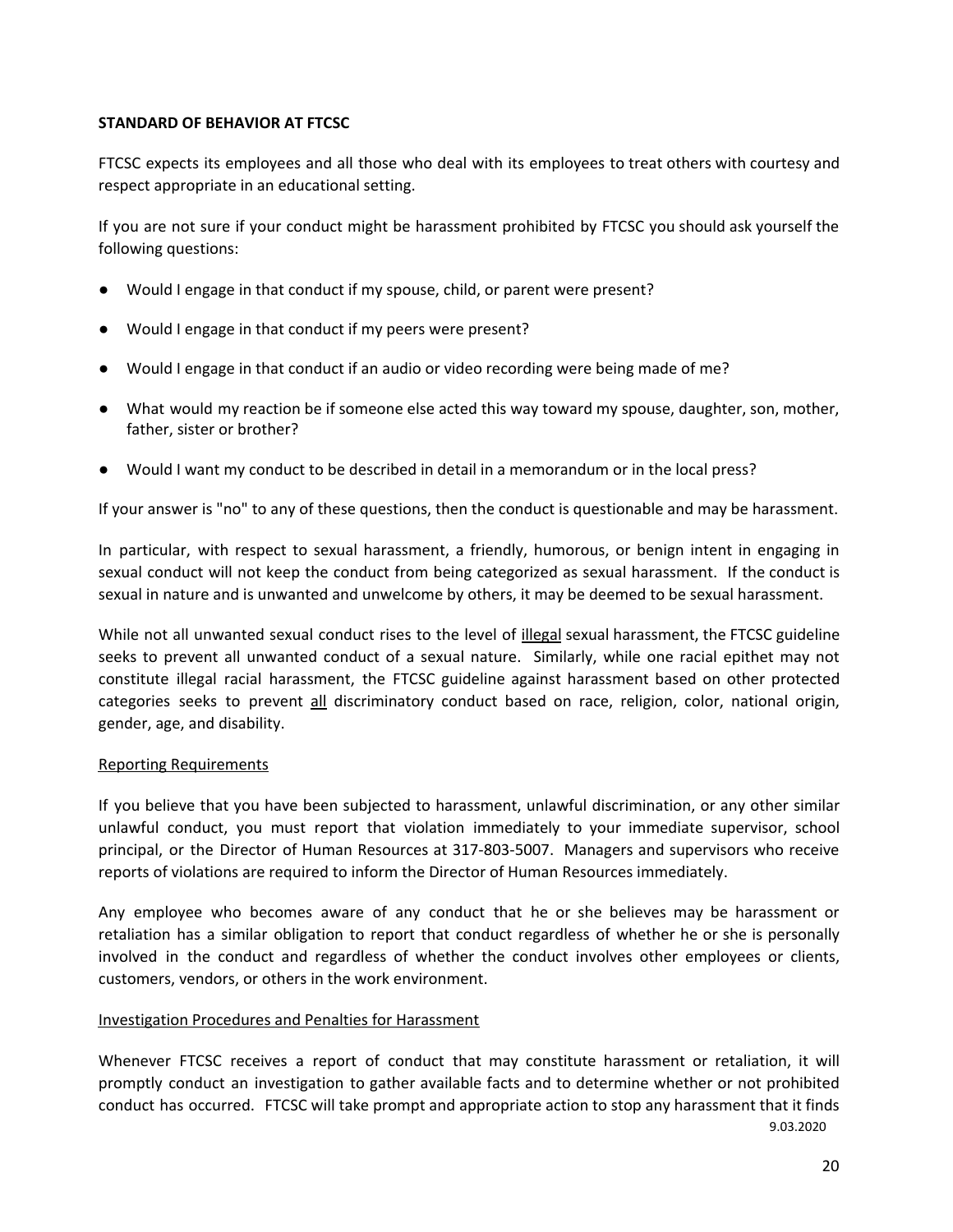has occurred and will take reasonable steps to prevent any further harassment. The Superintendent's Harassment Grievance Procedure outlines the necessary steps to follow.

Any employee found to be in violation will be subject to appropriate disciplinary action or other corrective action up to and including discharge.

#### **Conclusion**

Harassment and retaliation have no place in the FTCSC work environment. Harassment, false accusations of harassment, and retaliation can have serious effects on careers and personal lives of innocent people. For these reasons FTCSC urges all employees to act responsibly to establish a working environment that is free of harassment, retaliation, and any other form of discrimination.

#### **HARASSMENT AND CIVIL RIGHTS GRIEVANCE PROCEDURES**

If a school employee believes he/she is a victim of harassment and for complaints that apply to acts or omissions relating to protected rights based upon age, race, color, religion, sex, disability, and national origin, including limited English proficiency, the employee must come forward by submitting a complaint to their immediate supervisor or to the Human Resources Department.

#### The Process:

The process for investigating a complaint of harassment, discrimination, retaliation, or other similar unlawful conduct is outlined in Board Policy A100 (Anti-Harassment), which is available online at [https://ftcsc.org/knowledge-base/a100/.](https://ftcsc.org/knowledge-base/a100/)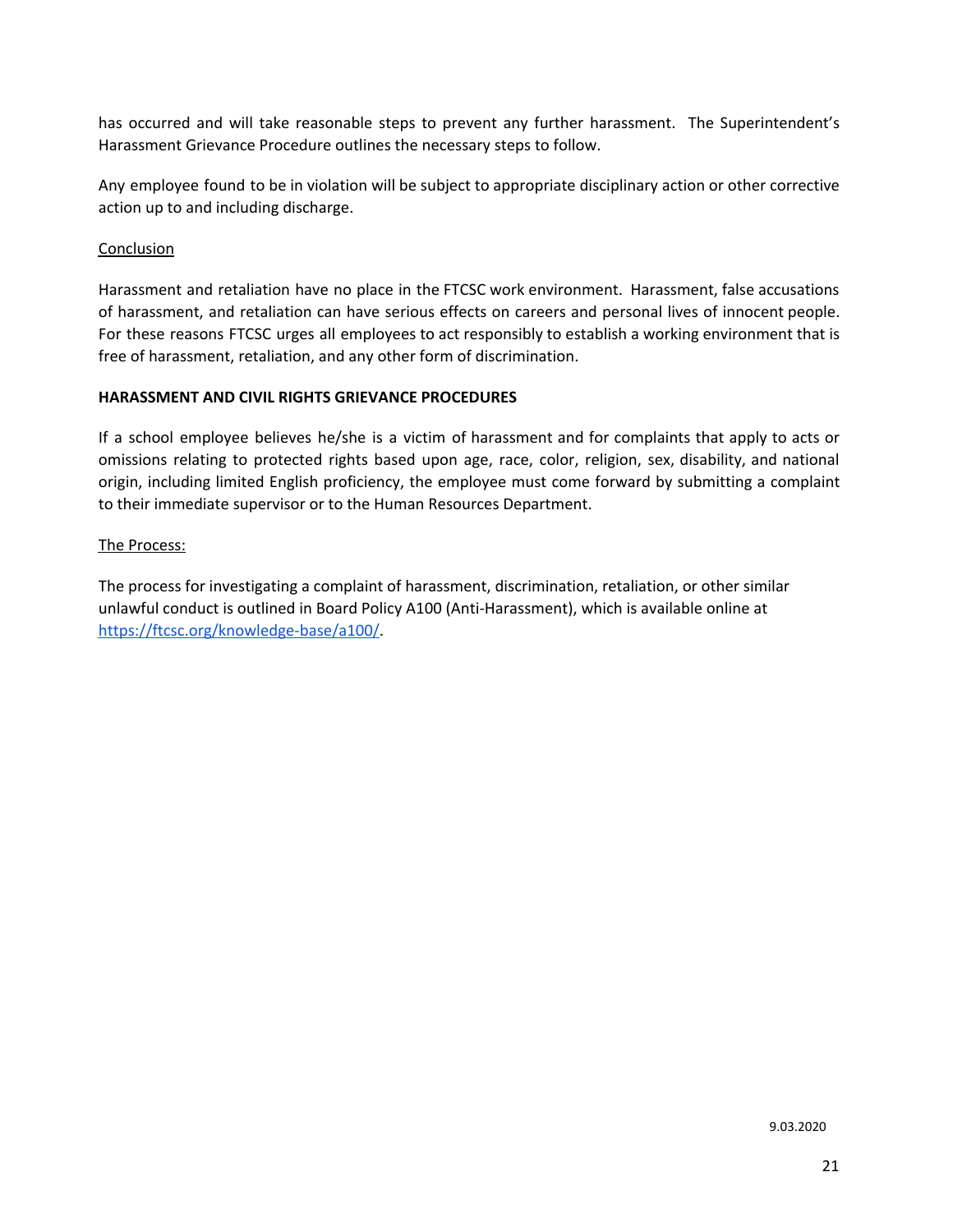# **APPENDIX C**

# **EMPLOYEE DRUG AND ALCOHOL**

It is the obligation of Franklin Township Community School Corporation to protect the safety, health and wellbeing of its students and employees. Drugs and alcohol represent the largest social problem in the country, and in recent years, it has become increasingly obvious that they have entered the workplace, costing billions of dollars annually in accidents, productivity, absenteeism, and health and medical costs.

As part of FTCSC's obligation to ensure a safe work environment for all employees, the following guidelines on substance abuse have been established. Given the risks that arise if employees are attempting to perform their duties while using or having used illegal or non-prescribed drugs or alcohol, the following is applicable to all. This restricts certain items and substances from being brought on or being present on FTCSC school corporation location, prohibits employees and others working on FTCSC school corporation location from reporting for work or working with illegal or controlled substances, alcohol, and other substances in their systems.

"School Corporation Location" is defined as any FTCSC. building on any FTCSC property; on any FTCSC owned vehicle or in any other FTCSC approved vehicle used to transport students to and from schools or school activities; off FTCSC property at any school-sponsored or school-approved activity, event, or function such as a field trip, athletic event or performing arts activity, where students are under the jurisdiction of the School Corporation or otherwise engaged in School Corporation business.

Off-the-job illegal drug use that adversely affects an employee's job performance; leads to absenteeism, tardiness, or poor work jeopardizes the safety of other employees or the public; or risks damage to FTCSC equipment is the proper cause for discharge.

An employee who is arrested for off-the job drug activity may be in violation of this. In deciding what action to take, FTCSC will consider the nature of the charges, the employee's present job assignment, the employee's record with FTCSC and other factors relative to the impact of the employee's arrest upon FTCSC. An employee convicted of a criminal drug offense in the workplace must notify FTCSC within five days of conviction.

#### Prohibited Activities

The use, purchase, transfer, possession, sale, distribution, offer to buy or sell, trafficking in, presence in the body of or transportation of the following on FTCSC property, or while performing FTCSC business is a dischargeable offense:

- Alcoholic beverages
- Illegal or controlled substances, including non-prescribed drugs (meaning non-prescribed narcotics, hallucinogenic drugs, marijuana, or other non-prescribed controlled substances)
- Equipment related to illegal or controlled substance use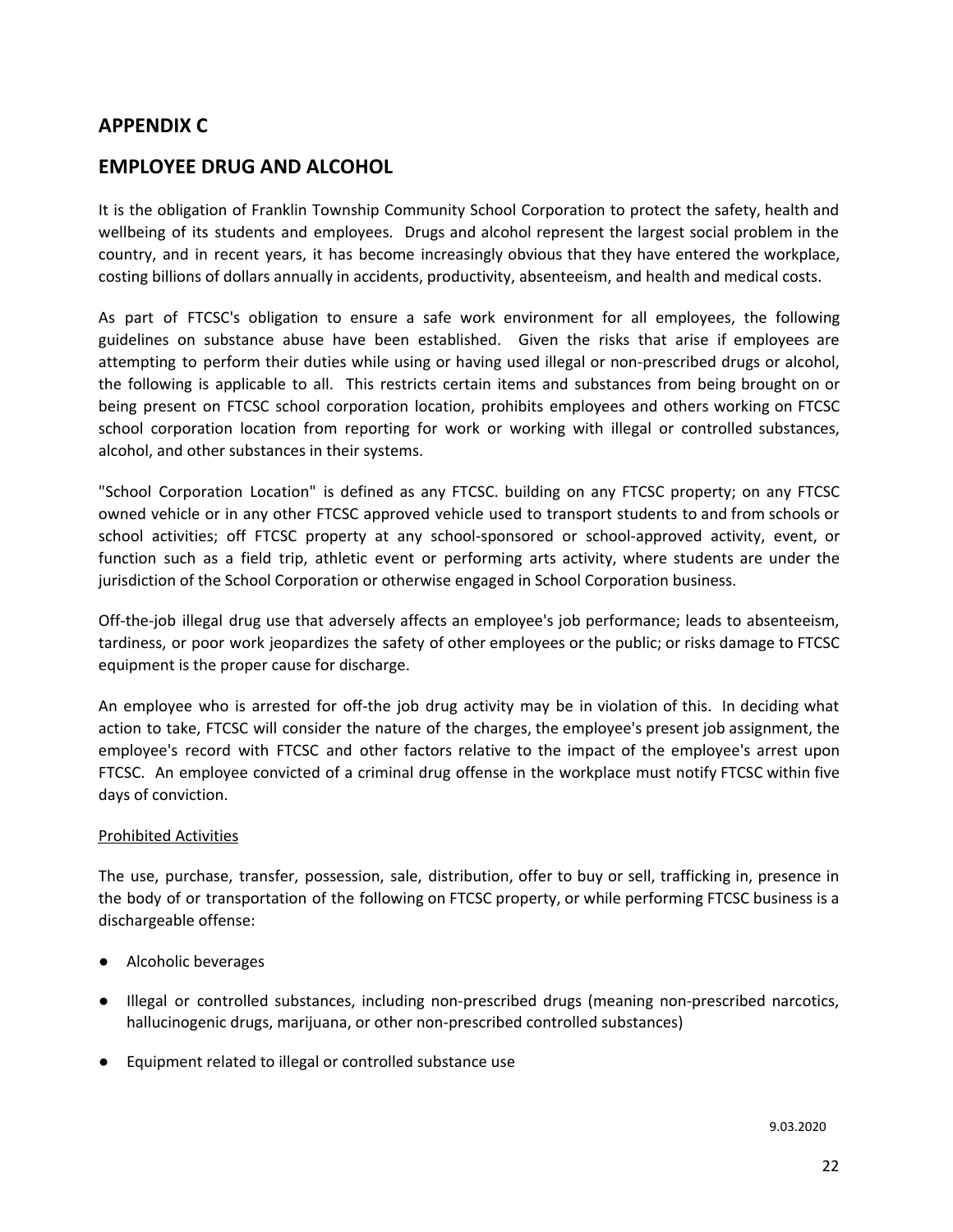No employee shall report for or remain on duty while having a blood alcohol concentration of 0.04 or greater.

#### Prescription Medication

Legally administered drugs in an employee's system will not constitute a basis for discharge; however, the legally administered drug must not exceed the prescribed amount, and if so, will constitute a violation. When a legal drug may affect the safety of the employee, the employee's job performance, or the safe or efficient operation of an FTCSC facility, the employee must present a doctor's statement that the drug(s) can be used safely in the performance of the employee's job. However, FTCSC reserves the right to make a final determination of an employee's fitness for duty based upon the advice of a FTCSC physician.

#### Refusal to Submit

The refusal of an employee to provide a testing sample for the illegal use of drugs or for alcohol impairment will result in the employee being immediately suspended from work without pay, and will be subject to further disciplinary action up to and including discharge.

A refusal to test or cooperate with either the drug or alcohol testing process will be treated the same as a positive result. The following is considered Refusal to Submit: 1) Employee fails to provide adequate breath for testing without a valid medical explanation after he/she has received notice of the requirement for breath; 2) Employee fails to provide adequate urine for a controlled substance test without a valid medical explanation after he/she has received notice of the requirement for urine; 3) Employee furnishes a sample that is adulterated, diluted, switched, or false; or 4) engages in conduct that clearly obstructs the testing process.

Note: The drug and alcohol collection/testing facility has the right to declare a Refusal to Submit if there is any indication of resistance to the collection/testing procedure. Resistance includes both verbal and non-verbal indications.

#### Consequences of Prohibited Conduct

Upon receipt of a "positive" drug or alcohol test of an employee, FTCSC may immediately discharge the employee.

Employees who are discharged for refusing to test or testing positive, or other terms of the drug and alcohol policy may be disqualified from receiving unemployment compensation benefits.

Employees will be granted access to a written copy of their test results upon request. To obtain a copy of the test results, an employee must submit to the FTCSC Human Resources Department a written request. A copy will be provided within five business days.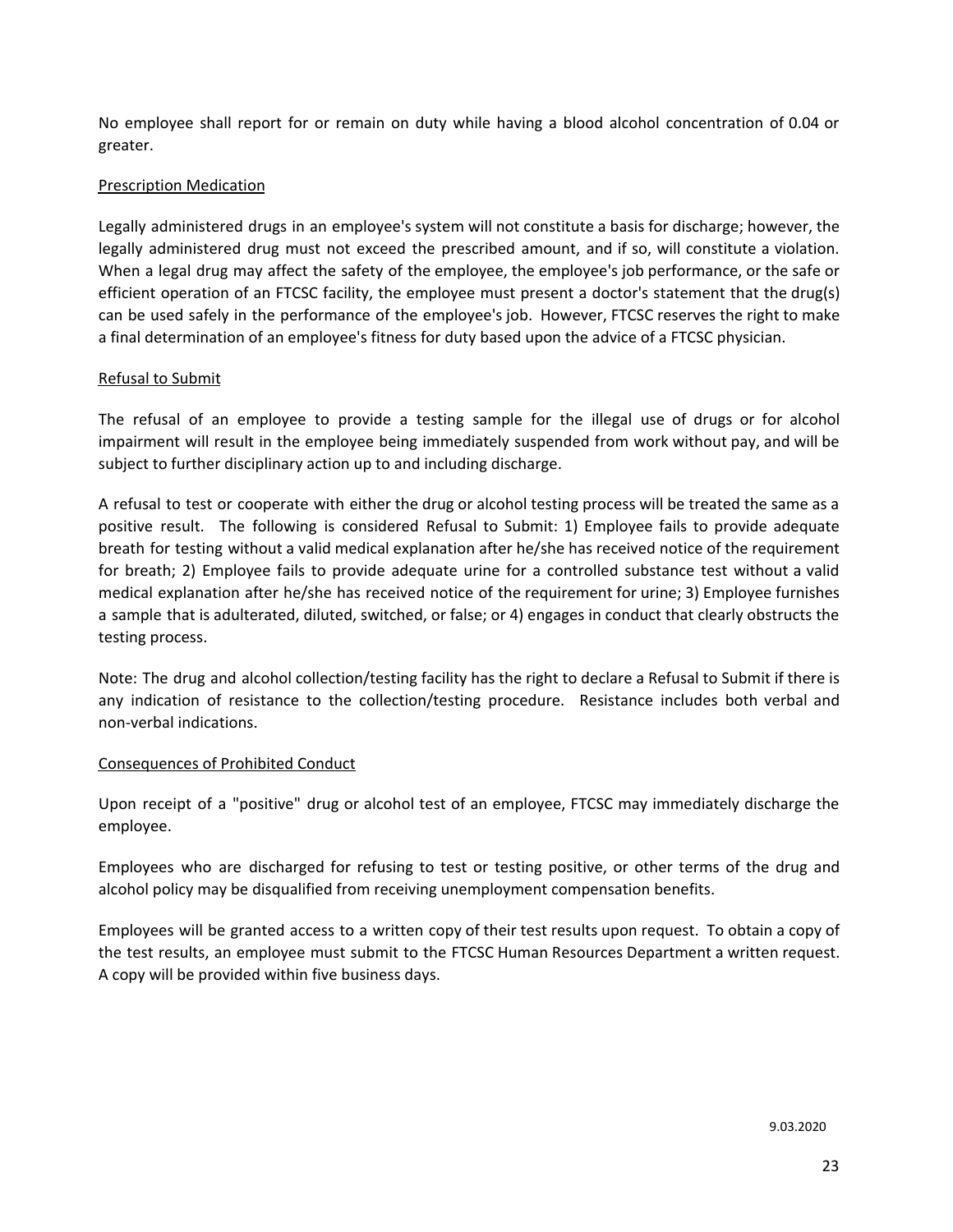#### **TESTING PROCEDURES**

#### Scheduling of Tests

Any reasonable suspicion for the illegal use of drugs or alcohol impairment testing required by FTCSC of its employees normally will occur during, or immediately before or after, the employees' regular work period. All testing is considered work time and the employee will be compensated as such. Such compensation will be made in the pay period in which the testing was done.

The actual costs for drug and alcohol impairment testing required by FTCSC of its employees will be paid by FTCSC. FTCSC will provide or will pay reasonable transportation costs to its employees for travel to and from the testing facility.

#### **TESTING PROGRAMS**

#### Pre-Employment Testing (Bus Drivers Only)

Those persons that FTCSC intends to hire as bus drivers must be tested for drug use prior to employment. All offers of employment are conditional upon a drug-free result, compliant with US Department of Transportation regulations.

#### Random Testing (Bus Drivers Only)

Random testing ensures that every bus driver employee of FTCSC has an equal chance of being tested. Unannounced tests are not publicized. Employees covered under the provisions of the US Department of Transportation (DOT) regulations will be tested according to the US DOT regulations.

#### Reasonable Suspicion Testing

Reasonable suspicion means that FTCSC reasonably suspects that an employee may be affected by the use of alcohol and/or illegal drugs and that the use may adversely affect job performance or the work environment. The actions or observations of the employee must occur while the employee is on-duty or just preceding the work period. A supervisor and/or FTCSC official must observe the conduct, appearance, and/or actions of the employee.

In the case of suspected drug use, the employee must be taken immediately by FTCSC police officer or supervisor to a collection site and a urine sample must be obtained. The employee's action that causes FTCSC supervisor or official to require the test must be documented and signed by the witness within 24 hours after the behavior is noticed.

In the case of suspected alcohol use, the test must be done as soon as possible. The supervisor who makes the determination that reasonable suspicion exists shall not conduct the breath alcohol test on the employee.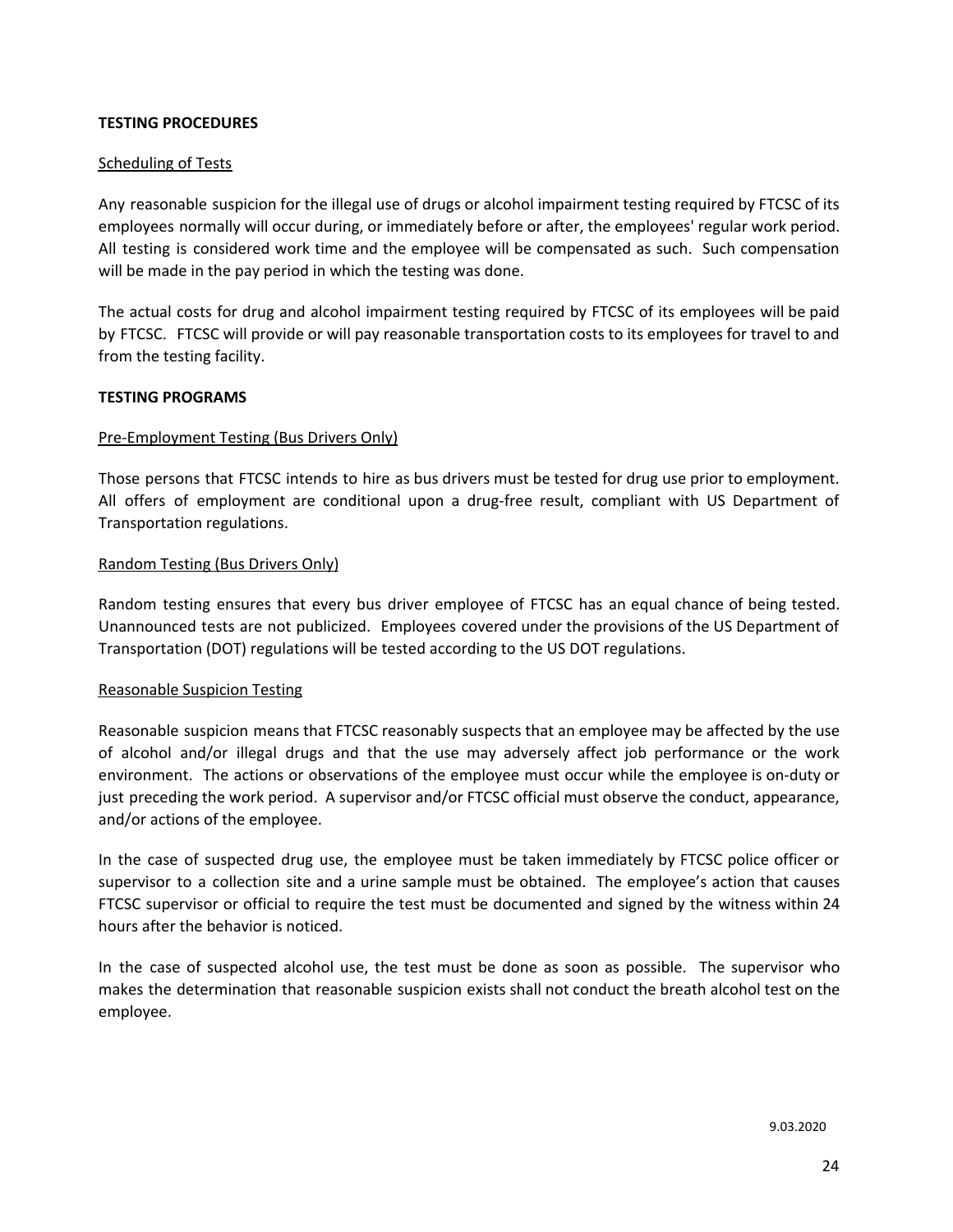#### Right to Demand Re-testing and Challenge the Results

Any test subject who tests positive on a confirmatory test on any drug test required by FTCSC may:

- Request in writing a confirmation re-test of the original sample, at his/her own expense, provided that FTCSC must receive the request within five working days after the test subject has been informed of the confirmed positive test result; and
- Submit additional information to FTCSC in a confidential setting, to try to explain the confirmed positive test results. FTCSC must receive the explanation within five working days after the test subject has been informed of the confirmed positive test result.

Confirmatory re-tests requested and paid for by the test subject may be conducted only by laboratories that are properly approved to conduct drug testing by the Substance Abuse and Mental Health Services Administration (SAMHSA) or the College of American Pathologists.

#### Confidentiality of Results

FTCSC will not disclose test results except as authorized, permitted, or required by applicable law.

#### Searches

FTCSC may, without prior notice and where reasonable cause exists, search the person (a non-touching search), any FTCSC school corporation location, or any employee's personal property (including but not limited to vehicles, handbags, briefcases, jackets, etc.) that has been brought onto the school corporation location of FTCSC. FTCSC property covered includes property of any nature owned, controlled or used by FTCSC including but not limited to parking lots, offices, desks, file cabinets, lockers and vehicles. Any employee who refuses to cooperate with such search will be suspended immediately, without pay, and will not be allowed to return to the workplace where the search was to take place. The employee may also be subject to discipline, up to and including discharge.

# **SMOKE/TOBACCO FREE ENVIRONMENT**

The Board is dedicated to providing a healthy, comfortable, and productive environment for students, staff, and citizens. Moreover, the Board recognizes and supports the positive impact and the importance of adult role modeling for students during their school years in a smoke/tobacco free environment.

The Board prohibits the use of all tobacco products within all Corporation owned or leased buildings, in all Corporation owned or leased vehicles, and on all Corporation owned or leased grounds. This is in force twenty-four (24) hours a day for all events.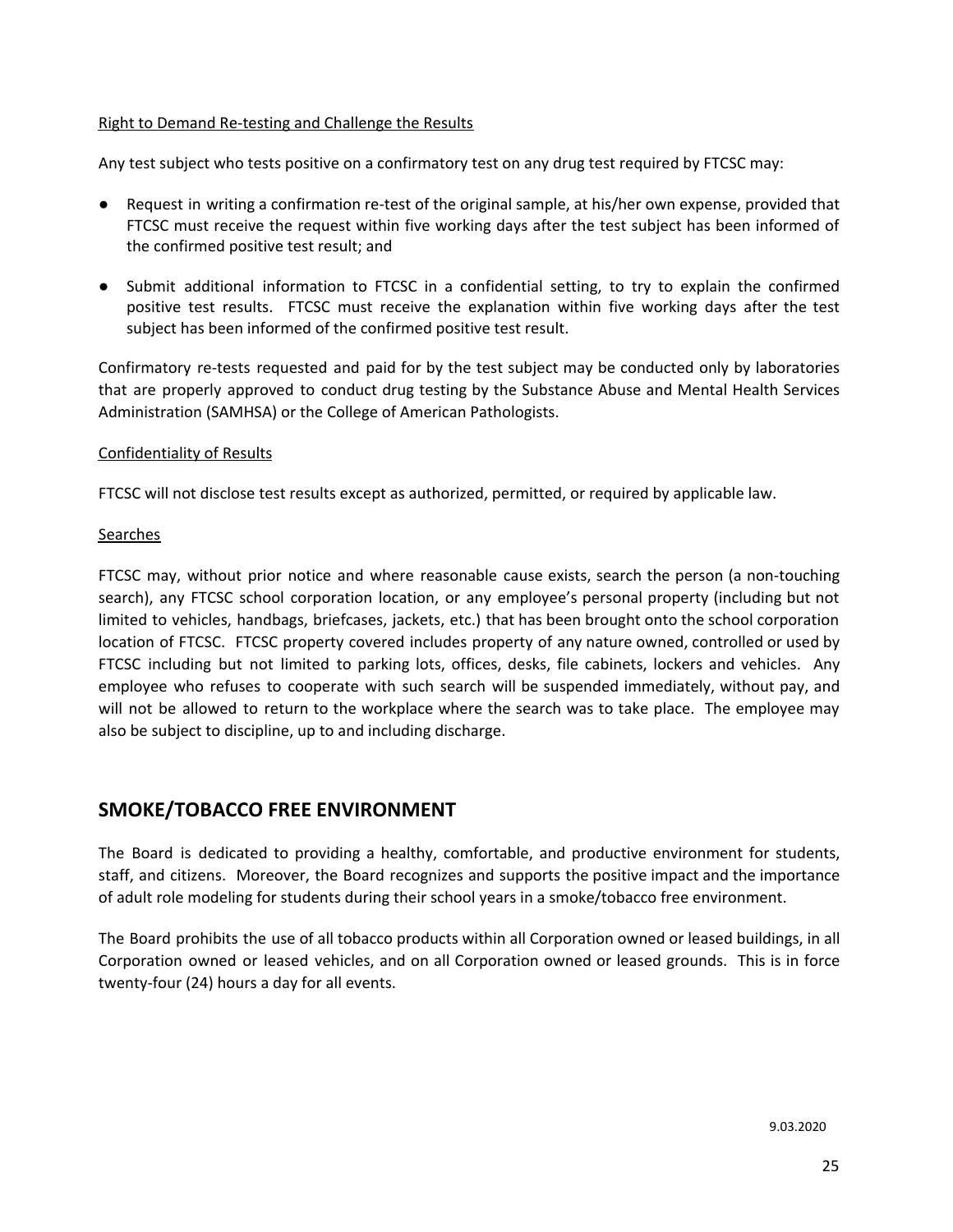#### Right to Demand Re-testing and Challenge the Results

Any test subject who initially tests positive may:

- Request in writing a confirmation re-test of the original sample, at his/her own expense, provided that FTCSC receives the request within five (5) working days after the test subject has been informed of the confirmed positive test result;
- Submit additional information to FTCSC in a confidential setting, to try to explain the confirmed positive test results. FTCSC must receive the explanation within five (5) working days after the test subject has been informed of the confirmed positive test result.

Confirmatory re-tests requested and paid for by the test subject may be conducted only by laboratories that are properly approved to conduct drug testing by the Substance Abuse and Mental Health Services Administration (SAMHSA) or the College of American Pathologists.

#### Confidentiality of Results

FTCSC will not disclose test results except as authorized, permitted or required by applicable law.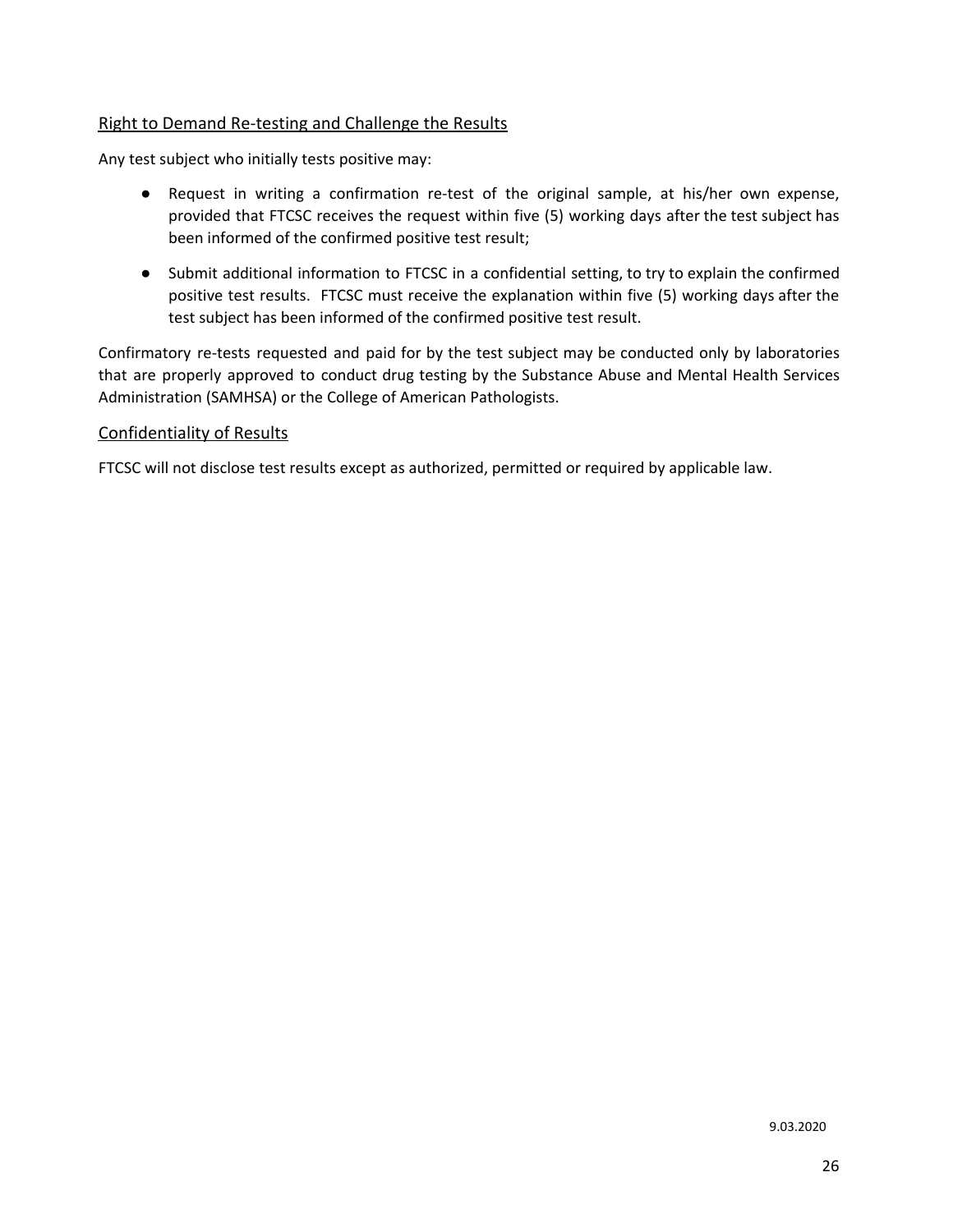# **APPENDIX D**

## **INTERNET, TELECOMMUNICATIONS AND E-MAIL USE**

The Board believes that use of the Internet must be in support of educational programs and must be consistent with the objectives of the Franklin Township Community School Corporation. Users are responsible for their behavior and communication over the network. Access is given as a privilege, not a right, for the purpose of supporting and enriching educational programs.

Users are prohibited from using the school network for the following actions:

- Sending or displaying offensive messages or pictures
- Harassing, insulting, or attacking others
- Using obscene language or other inappropriate forms of communication
- Use which damages computers or related equipment
- Using the network for activities that violate copyright laws
- Using accounts or passwords of other persons
- Trespassing in another person's work or files on the network or other media
- Falsifying the user's identity
- Intentional waste of resources
- Using the network for non-educational purposes
- Disrupting use of the network by other persons
- Accessing/downloading any files for which a fee is charged
- Violating any local, state, or federal statute

Security on any computer system is a high priority. An individual's account shall not be used without written permission from that individual. Attempts to log onto the system as any other user will result in cancellation of user privileges. Any person identified as being a security risk or as having a history of unacceptable use of other computer systems may be denied access to the Internet in the Franklin Township Schools.

Failure to abide by these rules shall result in exclusion from Internet usage. The building principal or principal's designee shall determine if exclusion is temporary or permanent.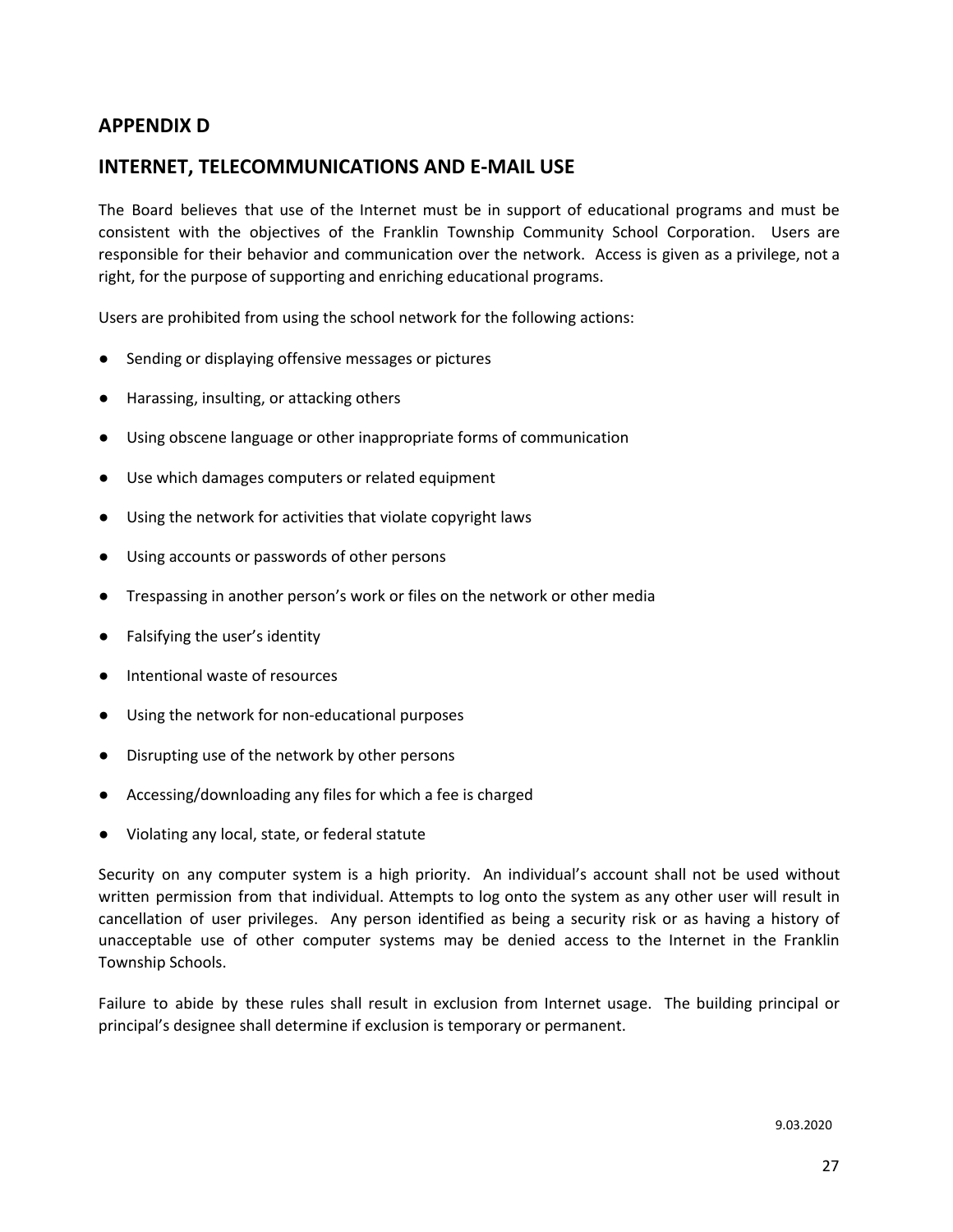# **EMAIL AND INTERNET ACCESS**

All staff members are to be allocated email addresses and district login information at the time of hire.

Email will be utilized by the District as a primary communication delivery system and employees are responsible for information sent via this communication method. Email may be utilized to communicate payroll information, benefits information, etc.

Email or internet will also be utilized to facilitate District level training through Safe Schools.

- For example, Universal Precautions or Handbook distribution.
- These trainings will be assigned by the Human Resources Department and are to be completed through individual accounts only.
- Department Supervisors are responsible for coordinating these types of training and assuring all staff completes via their assigned account.

Email may also be utilized by Department Supervisors to communicate with staff members.

Staff are expected to check email one time per week and are responsible for the information sent.

Department Supervisors will work with building department leadership to establish resources that allow all staff 15 minutes to check email one time per week.

- This is to be during a staff members scheduled time and is compensated as such
- It is not to occur on scheduled breaks
- It is not to be an extension of the current schedule
- If staff members do not need the full allotted time or the assigned task, they are to return to work
- Staff are to only use those resources approved by their direct Supervisor
- Staff are not to access any other computers other than those assigned
- Each staff member is to receive a written Plan of Action on accessing resources and processes
- Each building level Supervisor is responsible for ensuring all staff members are provided the opportunity each week for these activities.
- If additional resources are necessary, a written resource is to be provided to the CFO

Department Supervisors may also assign additional training. Time invested in mandatory trainings is to be compensated. Staff are not to work any additional overtime without prior planned approval.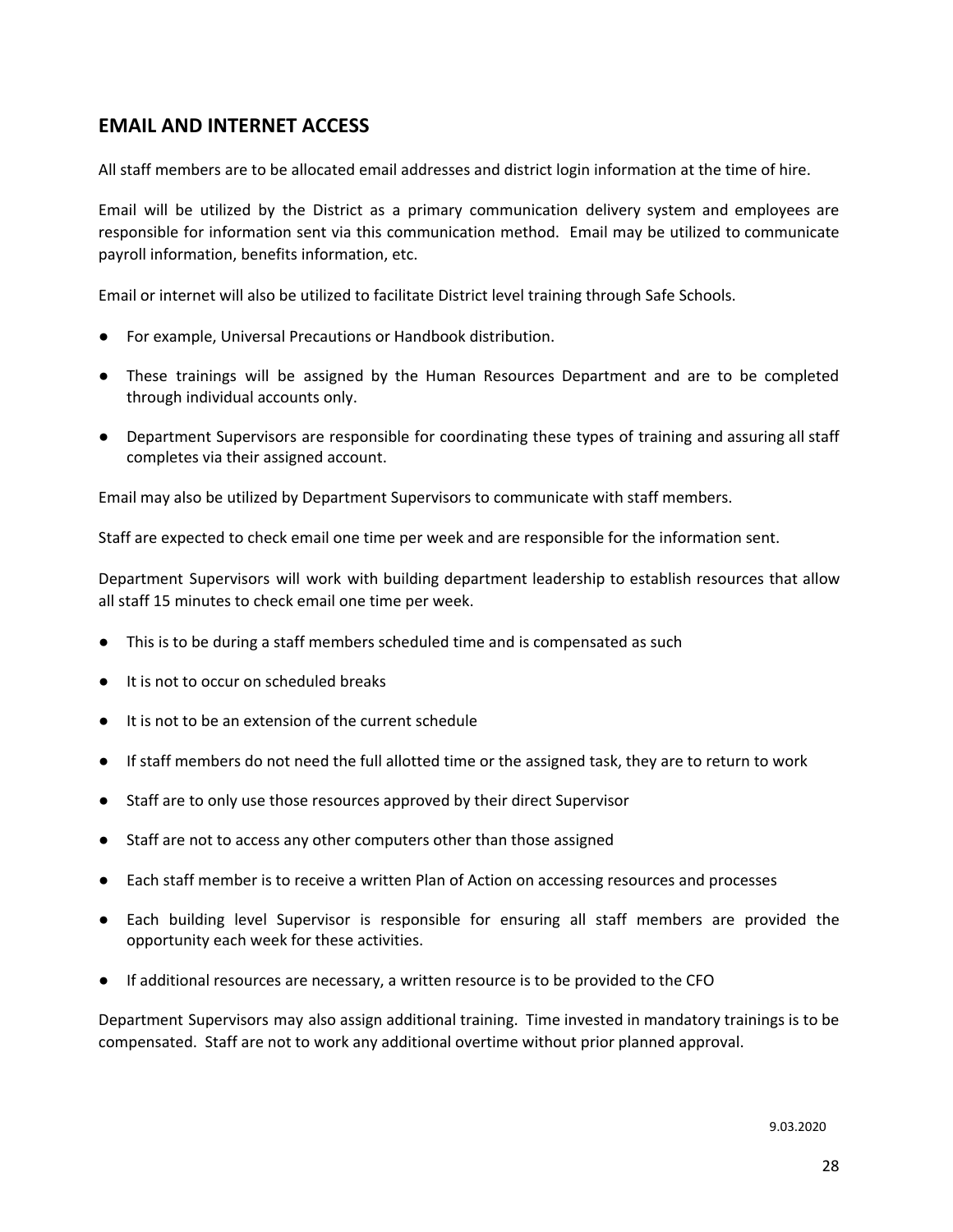Staff may also check email on their personal time. This will not be compensated as it is not an expectation.

Training for login, email, and Safe Schools will be organized by Department Supervisors and provided by the District IT department. This training will be optional, thus not compensated.

Department Supervisors are to work with Department Leaders to provide assigned training on computer usage and any assigned Safe Schools trainings for new hires.

Human Resources is the contact for accounts, as this is part of the new hire process: email, login, and Safe Schools. Do not contact IT directly unless there is an issue with the actual programs, then contact helpdesk through the helpdesk email system.

Please note: Security on any computer is a high priority, any violation will not be tolerated and may be subject to disciplinary action up to and including termination. This may include but is not limited to:

- Accessing unauthorized computers
- Utilizing anyone else's login information
- Violation of any guideline provided in District policy
- Any other inappropriate usage, as determined by FTCSC Administration

Departmental Supervisors will need to create a communication system for subs for applicable information.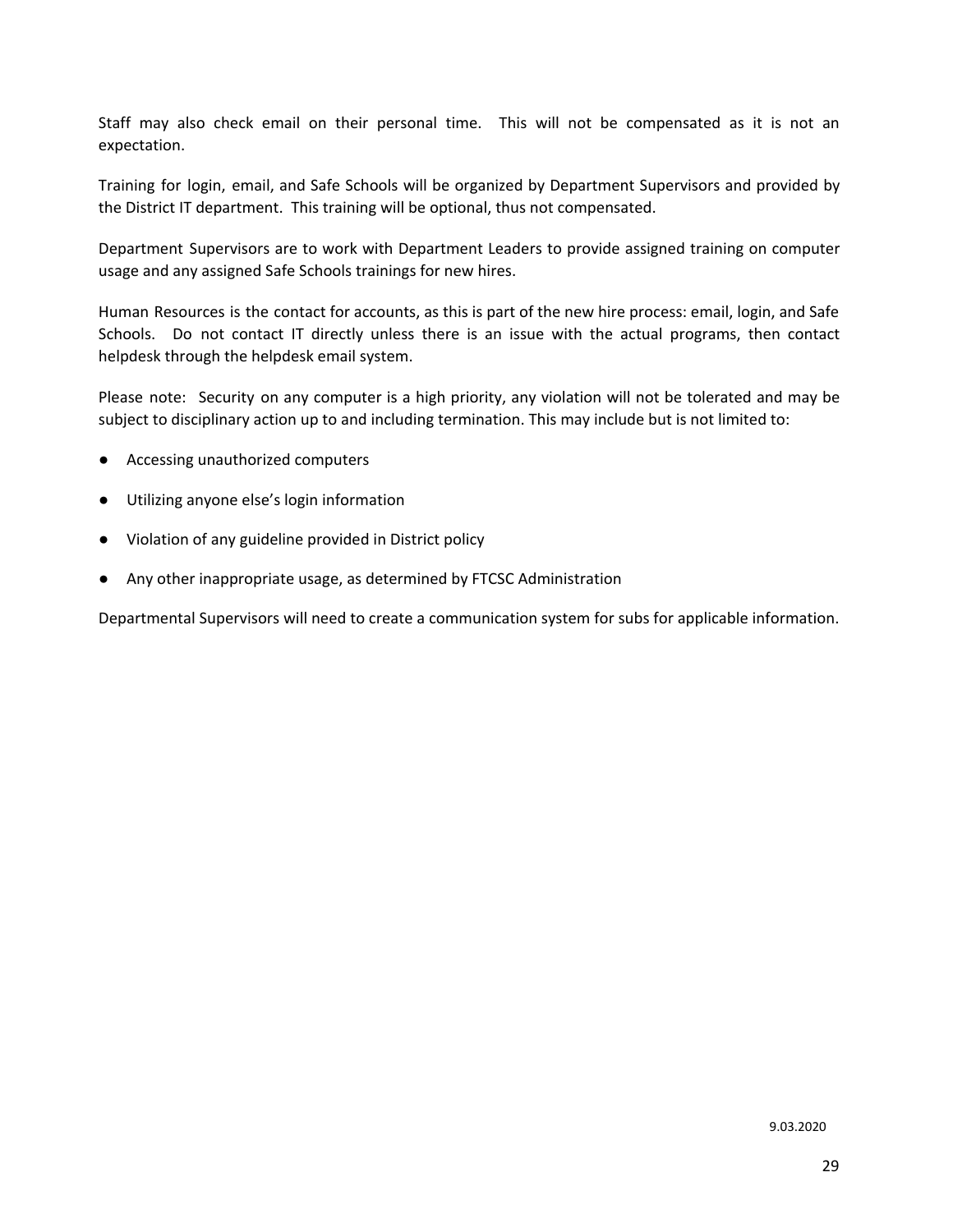## **APPENDIX E**

# **SOCIAL MEDIA**

Staff members shall only engage in electronic communication with students via e-mail, texting, social media and/or online networking media, such as Facebook, Twitter, YouTube, Myspace, Skype, blogs, etc., when such communication is directly related to curricular matters or co-curricular/extracurricular events or activities with prior approval of the superintendent or designee. Staff shall only text students in a group chat with a team or class. Staff may text an individual student if the parent/guardian is also included on the text message. Staff shall only text a student using an application approved and monitored by the school.

Staff members are prohibited from electronically transmitting any personally identifiable image of a student(s), including video, photographs, streaming video, etc. via email, text message, or through the use of social media and/or online networking media, such as Facebook, Twitter, YouTube, Myspace, Skype, blogs, etc., unless such transmission has been made as part of a pre-approved curricular matter or co-curricular/extracurricular event or activity such as a school-sponsored publication or production.

Staff members are personally responsible for all comments/information they publish online. Be mindful that what is published will be public for a long time—protect your privacy.

Before posting personal photographs, thought should be given as to whether the images reflect on your professionalism.

If FTCSC believes that an employee's activity on a social networking site, blog, cell phone, or personal website may violate FTCSC policies, a request may be made to cease the activity.

Depending on the severity of the incident, the employee may be subject to disciplinary action.

#### Personal Social Media Site Guidelines

An employee's personal social media site should not be used as a means of communicating with current or former FTCSC students under the age of 18 unless the student is a family member.

Personal social media sites are not to be used as a means to engage students in the curriculum.

If, on a personal social media site, you identify yourself as an employee of FTCSC when making comments, include a disclaimer within your profile that the views are your own and do not reflect FTCSC's positions, strategies, opinions, or policies (i.e. in Facebook a disclaimer can be added on the Notes page on your profile).

#### Curricular/Extra-Curricular or School Sponsored Social Media Site Guidelines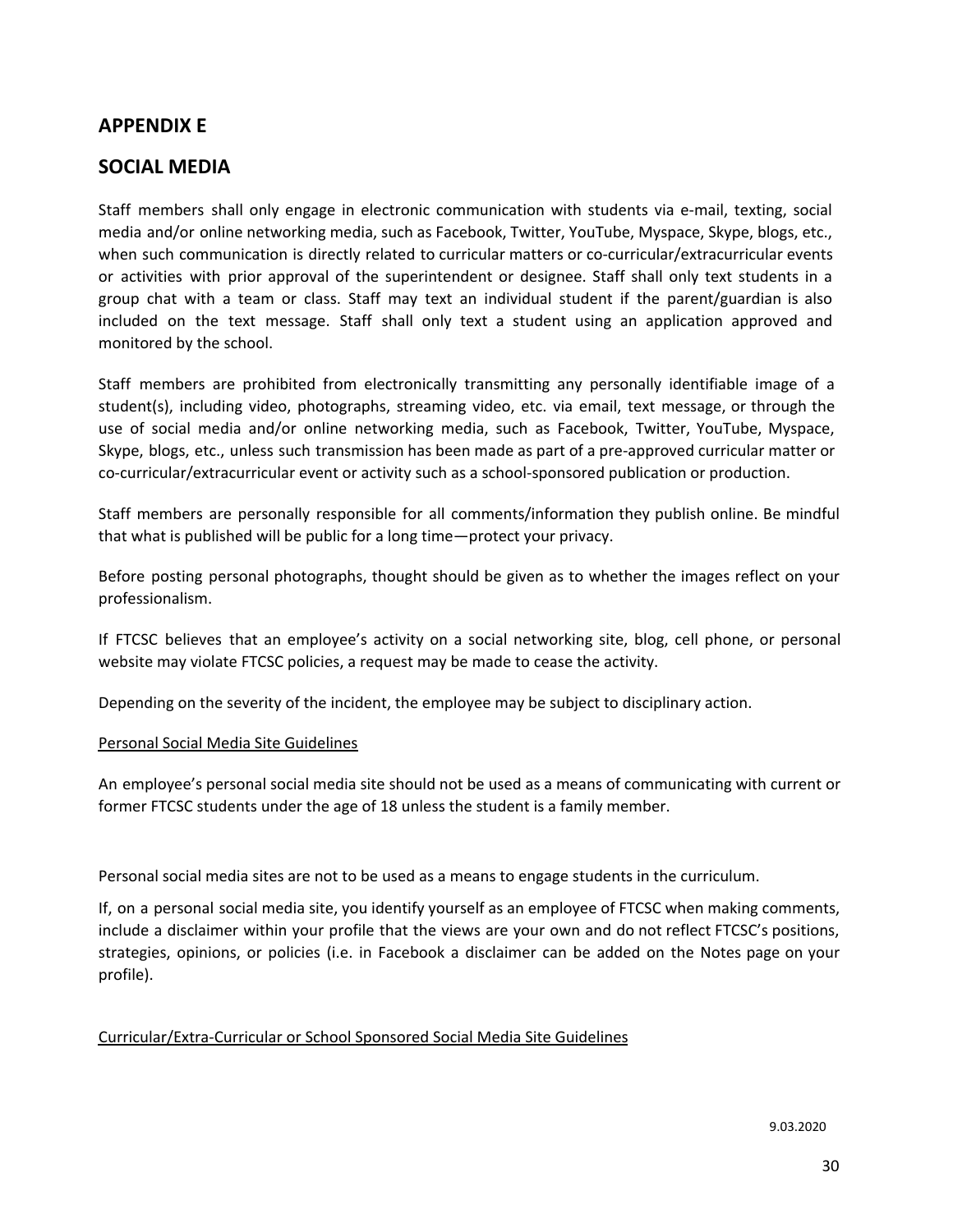The use of social media as a curricular/extra-curricular or school sponsored site must be approved by the employee's supervisor and shall follow the age requirements of the social media site (i.e. Facebook requires students to be at least 13 years old).

Staff members who wish to use a curriculum, co-curricular/extra-curricular or school sponsored event site should not use the same site as a personal site.

When using social media as a curricular/extra-curricular or school event site, what is inappropriate in the school environment is deemed inappropriate online and will follow the policies and guidelines of FTCSC. This includes the use of digital pictures or avatars.

Respect copyright and fair use guidelines. Do not plagiarize. When using a hyperlink, be sure that the content is appropriate and adheres to school rules, policies, and Acceptable Use Policy (AUP).

Remember your association and responsibility within the FTCSC social media environment. How you represent yourself online should be comparable to how you represent yourself in person. Comments made online should always meet the highest standards of professional discretion. Staff should act on the assumption that all postings are in the public domain.

#### No Prohibition Against Protected Concerted Activity

This policy is not intended to prevent employees from engaging in discussions regarding their wages, hours, or working conditions with any other employee or engaging in protected concerted activity. Employees will not be disciplined or retaliated against for such discussions or for otherwise engaging in protected concerted activity.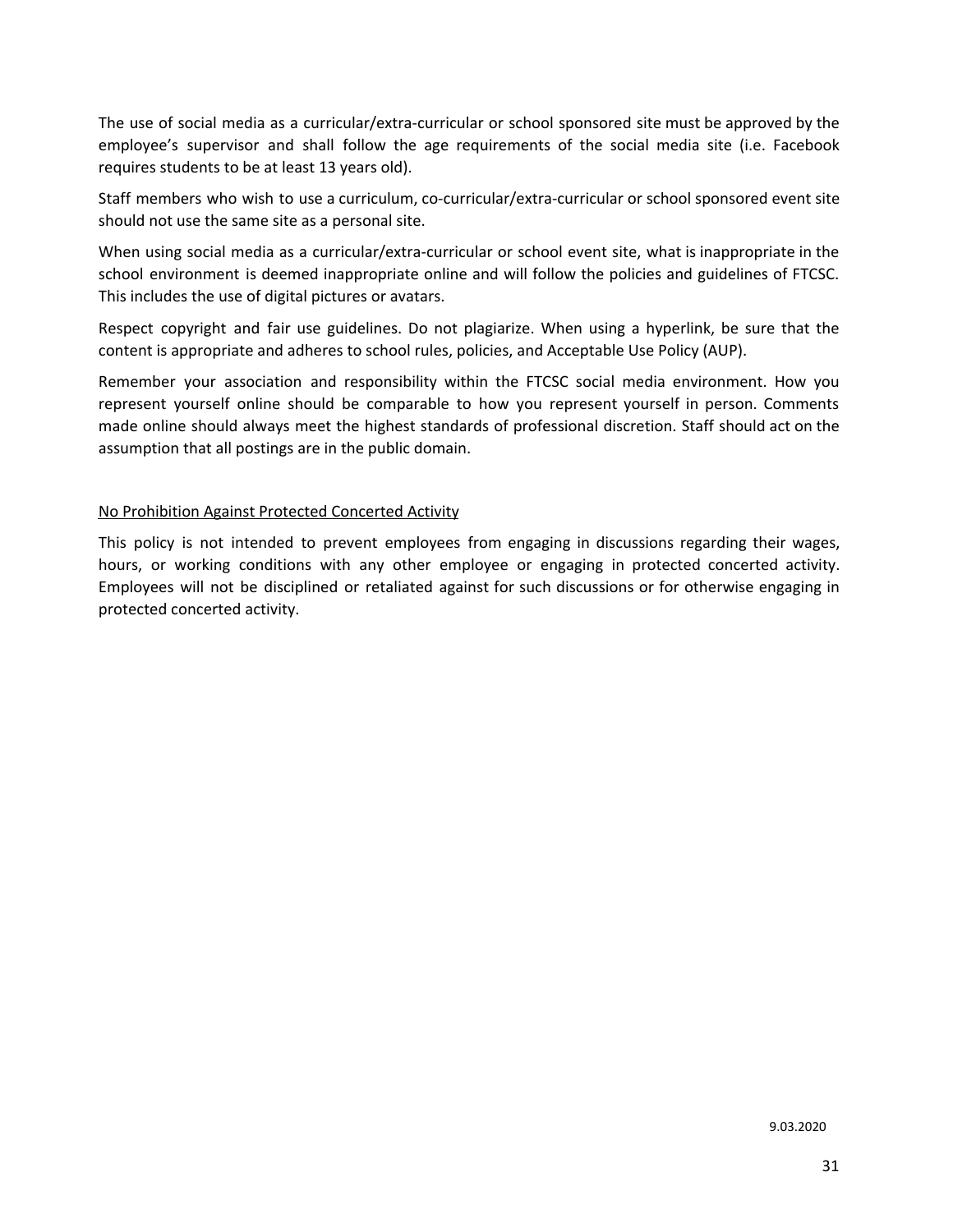# **APPENDIX F**

# **CHILD ABUSE LAW AND REPORTING**

#### **REPORT CHILD ABUSE OR SUSPECTED CHILD ABUSE IMMEDIATELY!**

A FTCSC employee who has reason to believe that a child is a victim of child abuse or neglect shall make an immediate report as required by Indiana law (IC 31-33-5-1).

FTCSC employees shall **immediately make the report to the Department of Children Services (DCS) or the local law enforcement agency. After making the report, the individual employee shall notify the person in charge of the school** or their designee that the report to DCS/law enforcement was made (IC 31-33-5-2).

**"Immediately" means immediately. Failing to report suspected abuse is a crime (IC 31-33-22) and may be subject to license cancelation.**

How to report

- Call police and/or call the Indiana Child Abuse & Neglect Hotline
	- o 1-800-800-5556
- An intake specialist will:
	- o Listen and ask questions using intake guidance tool
	- o Captures report information
	- o Send a report to the local county office to determine next steps.
- Get the case number
- Immediately notify the person in charge of the school or their designee that the report to DCS / law enforcement was made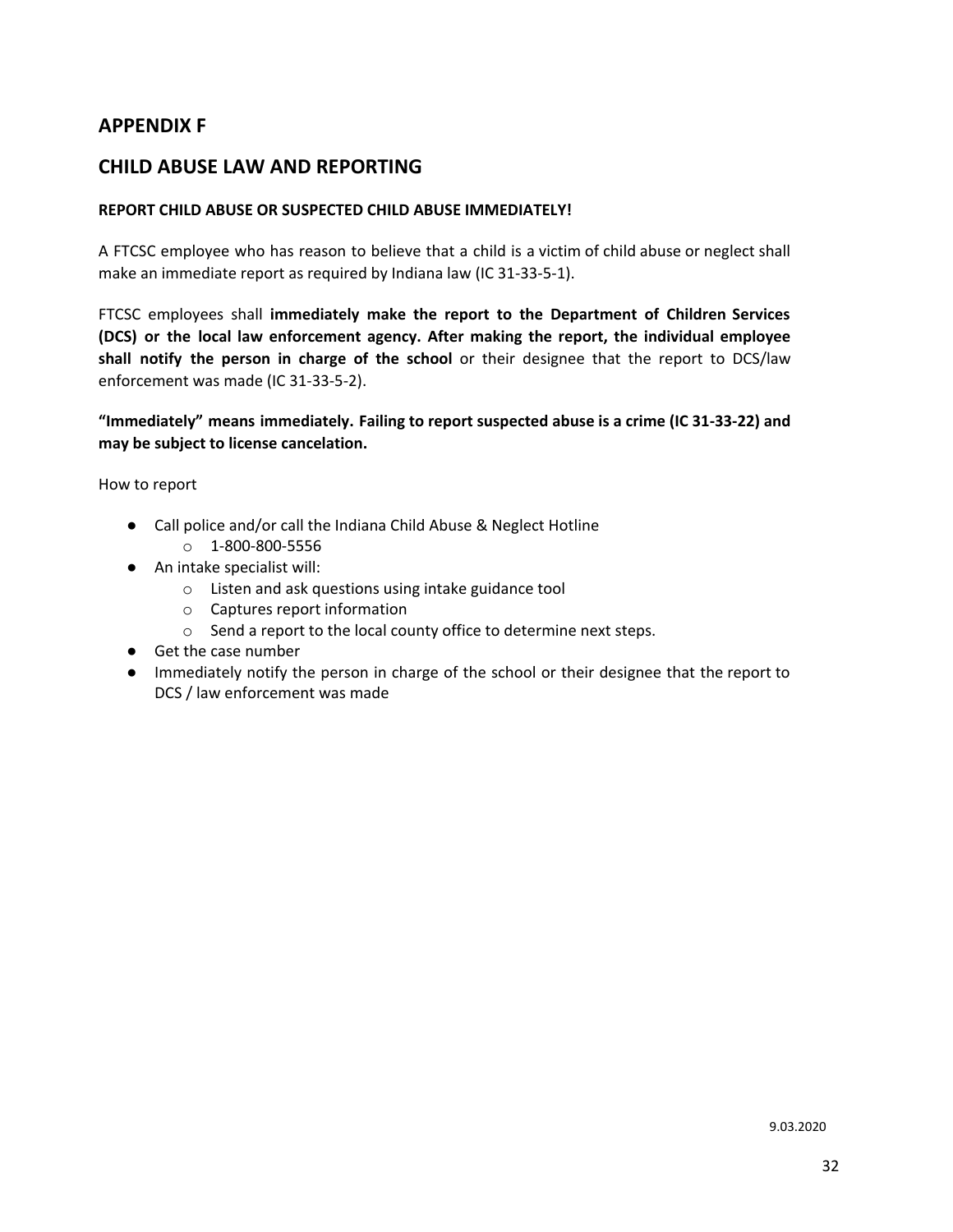# **APPENDIX G**

# **BULLYING**

- A. Bullying is prohibited by the FTCSC. Students who commit any acts of bullying are subject to discipline including but not limited to suspension, expulsion, arrest and/or prosecution.
- B. Definition:

"Bu*llying" is defined as overt, unwanted, repeated acts or gestures, including verbal or written communications or images transmitted in any manner (including digitally or electronically); physical acts committed; aggression; or any other behaviors committed by a student or group of students against another student with the intent to harass, ridicule, humiliate, intimidate, or harm the targeted student, creating for the targeted student an objectively hostile school environment that:*

- 1. places the targeted student in reasonable fear of harm to his or her person or property;
- 2. has a substantially detrimental effect on the targeted student's physical or mental health;
- 3. has the effect of substantially interfering with the targeted student's academic performance; or
- 4. has the effect of substantially interfering with the targeted student's ability to participate in or benefit from the services, activities, or privileges provided by the school.

Bullying does not include, and should not be interpreted to impose any burden or sanction on, the following:

- 1. participating in a religious event;
- 2. acting in an emergency involving the protection of a person or property from an imminent threat of serious bodily injury or substantial danger;
- 3. participating in an activity consisting of the exercise of a student's freedom of speech rights;
- 4. participating in an activity conducted by a nonprofit or governmental entity that provides recreation, education, training, or other care under the supervision of one (1) or more adults;
- 5. participating in an activity undertaken at the prior written direction of the student's parent; or
- 6. engaging in interstate or international travel from a location outside Indiana to another location outside Indiana.
- C. Applicability: The FTCSC prohibits bullying in all forms. This policy may be applied regardless of the physical location in which the bullying behavior occurred, whenever the individual committing the bullying behavior and any of the intended targets of the bullying behavior are students attending a school within the FTCSC and disciplinary action is reasonably necessary to avoid substantial interference with school discipline or prevent an unreasonable threat to the rights of others to a safe

9.03.2020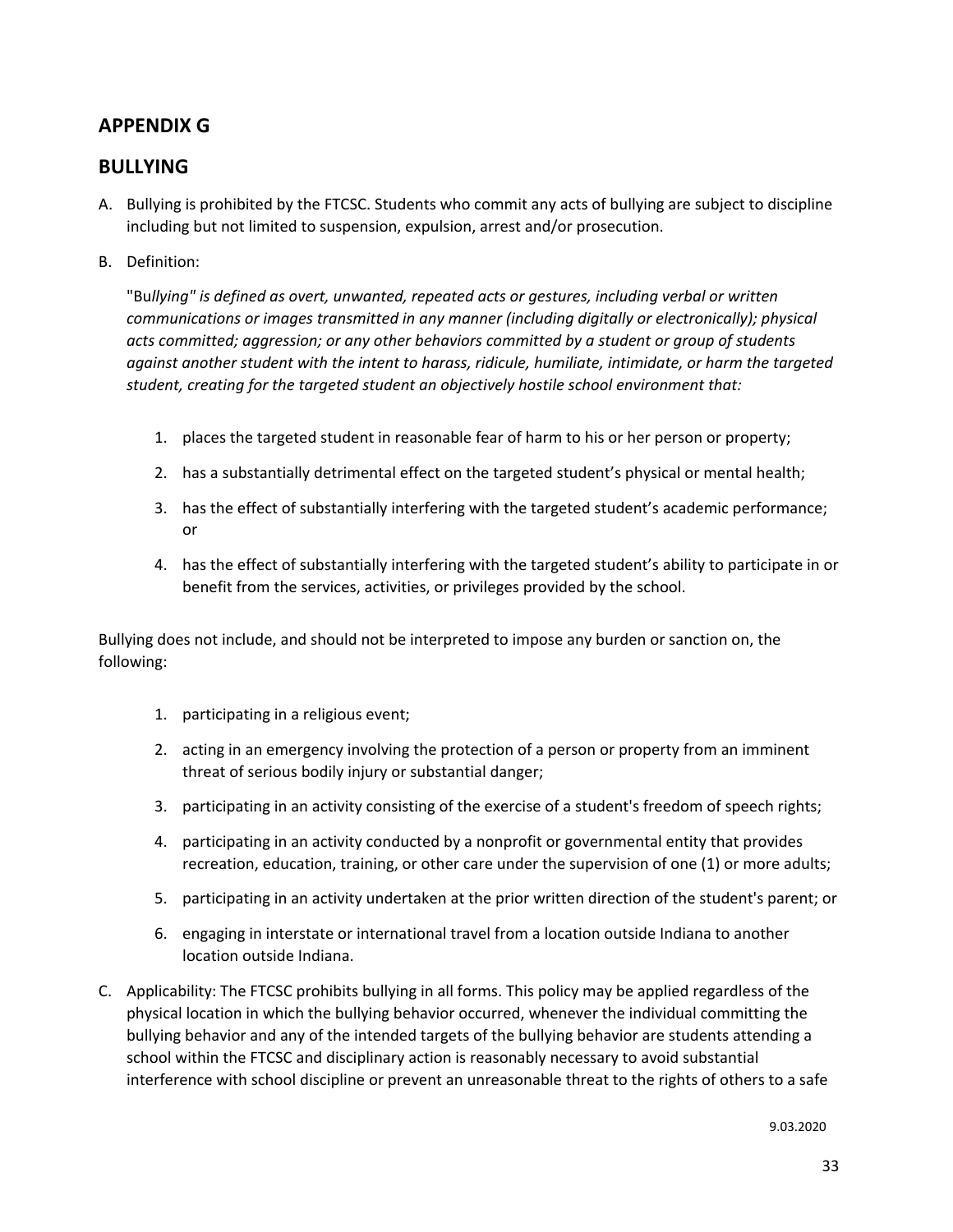and peaceful learning environment. The FTCSC prohibits bullying through the use of data or computer software that is accessed through any computer, computer system, or computer network.

- D. Education: The FTCSC will provide training and/or instruction on anti-bullying prevention and policy to all students in grades 1 through 12, as well as staff, in accordance with Indiana law.
- E. Reporting: Anyone who believes that a student has possibly been or is the victim of bullying is encouraged to immediately report the situation to an appropriate staff member such as a teacher, school counselor or administrator (including the Corporation Lead Administrator). All staff, volunteers and contracted service providers who observe or receive a report of suspected bullying shall notify a designated school administrator in charge of receiving reports of suspected bullying within the same day. If a staff member does not know who to make a report to, he or she should report directly to the building principal or Corporation Lead Administrator. Bullying reports to the Department of Child Services and/or law enforcement must be made as required by law, such as when a staff member believes that a student is the victim of abuse or neglect. Any person who makes a report of bullying and requests to remain anonymous will not be personally identified as the reporter or complainant to extent permitted by law. The FTCSC will act appropriately to discipline staff members, volunteers, or contracted service providers who receive a report of bullying and fail to initiate or conduct an investigation of a bullying incident and will act appropriately to discipline persons who falsely report an incident of bullying. The Corporation will act appropriately to discipline students, staff members, visitors or volunteers who make false reports of bullying.
- F. Investigation: Once a report of suspected bullying is received by the designated school administrator, an expedited investigation shall follow. The investigation should be facilitated by the designated school administrator or other appropriate school staff. Information relating to the investigation will be gathered using means including, but not limited to: witness interviews, request for written witness statements, record identification and review, and an assessment of whether bullying occurred. The investigation will be initiated within one (1) school day of the report to the designated school administrator and will ordinarily be completed within ten (10) school days.
- G. Intervention/Responses: If a report of suspected bullying is substantiated through an investigation, then the FTCSC shall take appropriate intervention and responses as consistent with policy and procedure. The FTCSC will take prompt and effective steps reasonably calculated to stop the bullying, remedy the bullying, and prevent the bullying from recurring. Interventions and responses include, but are not limited to: separating the bully and the target; follow-up school counseling for the target; bullying education for the bully; and prompt disciplinary action against the bully. These steps should not penalize the target of the bullying. Disciplinary actions against the bully may include, but are not limited to: suspension and expulsion for students; discharge for employees; exclusion for parents, guests, volunteers, and contractors; and removal from any office for governing body members. Also, if the acts of bullying rise to the level of serious criminal offense the matter may be referred to law enforcement. The Corporation shall inform the parents of all students involved in alleged incidents, and, as appropriate, may discuss the availability of counseling and other intervention services
- H. Parental Involvement: Parents are encouraged to be involved in the process of minimizing bullying. Parents should report suspected acts of bullying to an appropriate school official. In addition, parents of students suspected of bullying will be notified with a phone call or through other appropriate means of communication. Conversely, parents of students suspected of being the target of acts of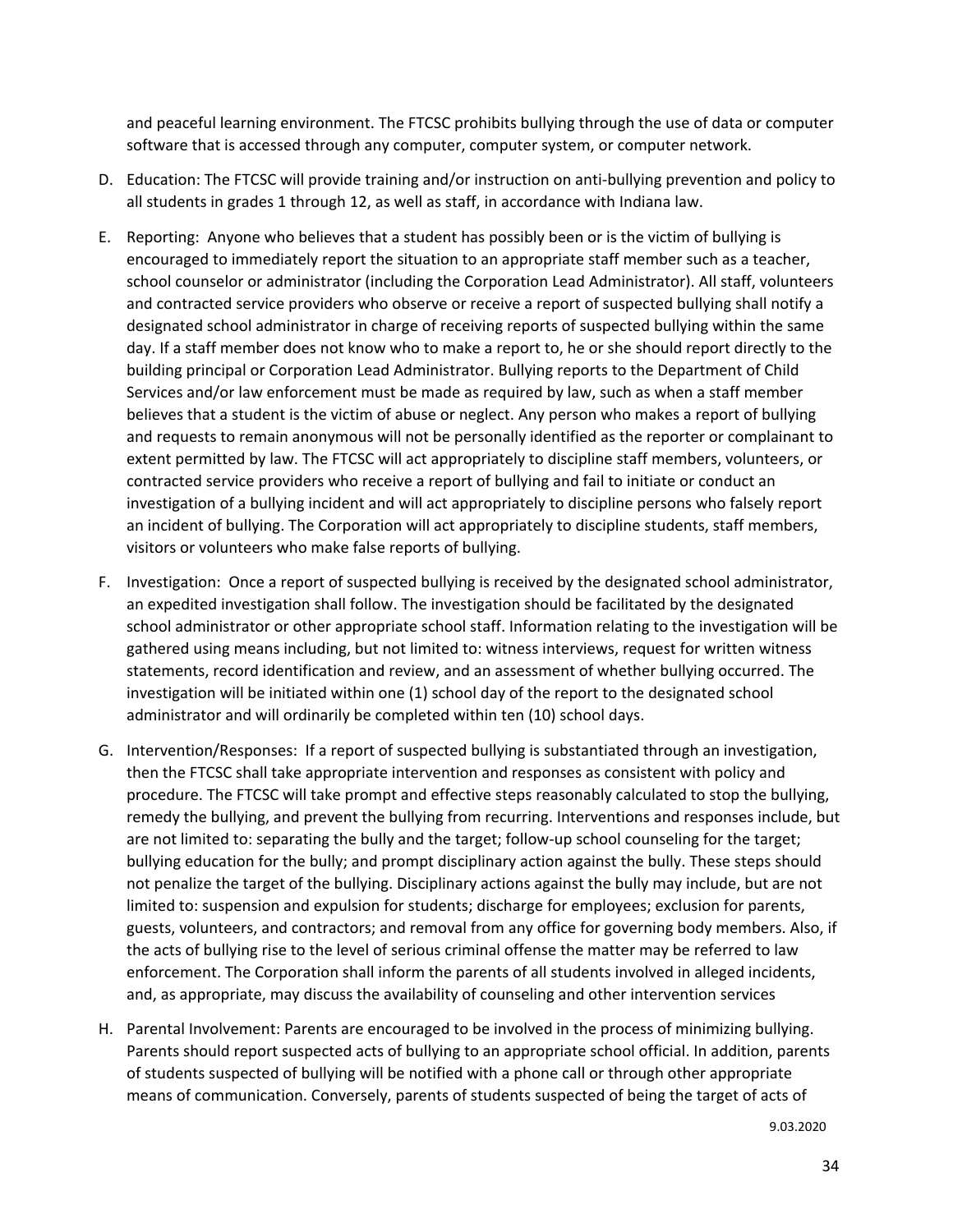bullying will also be notified with a phone call or through other means of appropriate communication. Parent notifications will occur in an expedited manner within two (2) school days after the designated school administrator receives the report of suspected bullying. Parents of students who are disciplined for acts of bullying will be involved in the disciplinary process consistent with the law and the FTCSC policy.

I. Reporting to IDOE: Each school within the Corporation will record and report to the Corporation Lead Administrator or his or her designee the frequency of bullying incidents in the following categories: verbal bullying, physical bullying, social/relational bullying, and electronic/ written communication bullying (or a combination or two or more of the above categories). The Corporation Lead Administrator or his or her designee shall report the number of bullying incidents by category for each school and the entire corporation for each school term to the Indiana Department of Education by July 1.

> Legal Citations: IC 5-2-10.1-12 IC 20-20-8-8 IC 20-26-5-34.2 IC 20-30-5-5.5 IC 20-33-8-0.2

IC 20-33-8-13.5 IC 20-34-6-1 IC 21-39-2-2.1

Adopted 11/24/08 Revised 1/13/14

9.03.2020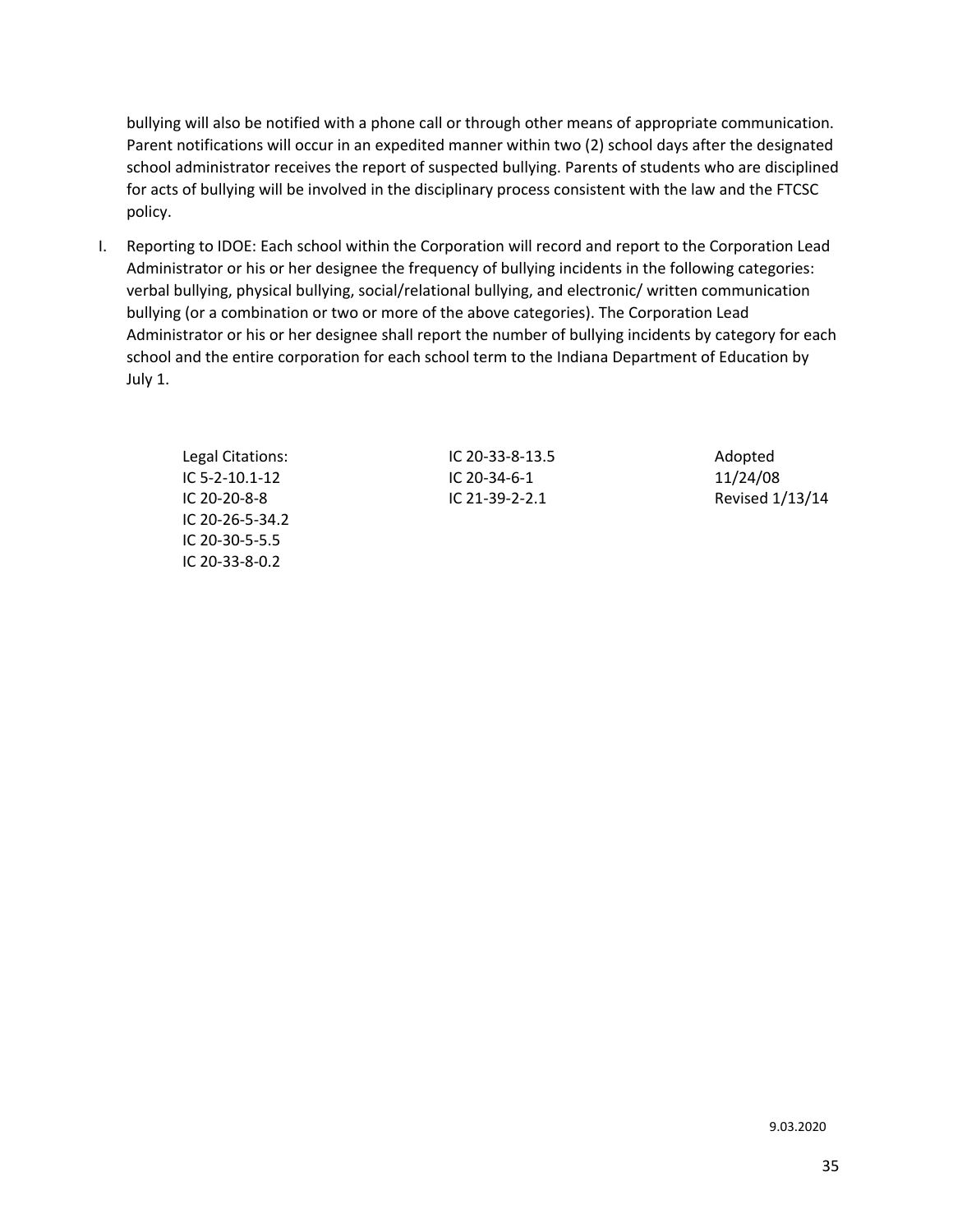# **APPENDIX H**



# **FINISHED EXAMPLE**

| Please select a date                                                                                                  |                               |                |                       |                                         |                                                                      |                                           |                       |                         | Need more options?                                                                   | Advanced Mode                  |  |
|-----------------------------------------------------------------------------------------------------------------------|-------------------------------|----------------|-----------------------|-----------------------------------------|----------------------------------------------------------------------|-------------------------------------------|-----------------------|-------------------------|--------------------------------------------------------------------------------------|--------------------------------|--|
| £3                                                                                                                    | October 2016<br>$\bullet$     |                |                       | <b>Substitute Required</b><br><b>No</b> |                                                                      |                                           |                       | <b>FILE ATTACHMENTS</b> |                                                                                      |                                |  |
| SUN MON TUE WED THU<br>25<br>26                                                                                       | コエ<br>DВ<br>5<br>$\mathbf{d}$ | 29<br>$\sigma$ | PBH 1<br>30<br>$\tau$ | SAT<br>m.                               | <b>Absence Reason</b>                                                | Classroom Cvg/25                          |                       | $\cdot$                 |                                                                                      |                                |  |
| n<br>10<br>TE.<br>17                                                                                                  |                               | 20             | 生成<br>21              | 开放<br>22                                | Time<br>Please enter a valid time range using the<br>HH MM AM format | Custom<br>۰<br>09:46 AM<br>08:45 AM<br>to |                       |                         | DRAG AND DROP.<br><b>FILES HERE</b><br>---------                                     |                                |  |
| 23<br>24                                                                                                              | 25<br>26                      | 27             | 28                    | 291                                     |                                                                      |                                           |                       |                         |                                                                                      |                                |  |
| 31<br>aa.                                                                                                             |                               |                |                       |                                         | <b>Notes to Administrator</b><br>(not viewable by Substitute)        | Notes to Substitute                       |                       |                         | Choose File   No file chosen                                                         |                                |  |
| <b>Helpful Hint:</b><br>You can select multiple days<br>individually or click-and-drag to<br>select a range of dates. |                               |                |                       |                                         | Mrs Massey period 2                                                  |                                           |                       |                         | <b>Shared Attachments</b><br>啊 FCHS Staff Directory.pdf<br>Map of FC High School.pdf |                                |  |
|                                                                                                                       |                               |                |                       |                                         | 235 character(s) left                                                |                                           | 255 character(s) left |                         | <b>START</b>                                                                         | 啊) Map of Freshman Academy.pdf |  |
|                                                                                                                       |                               |                |                       |                                         |                                                                      |                                           |                       |                         | <b>Call</b><br>Substitutes dock                                                      | FCHS Log in information for    |  |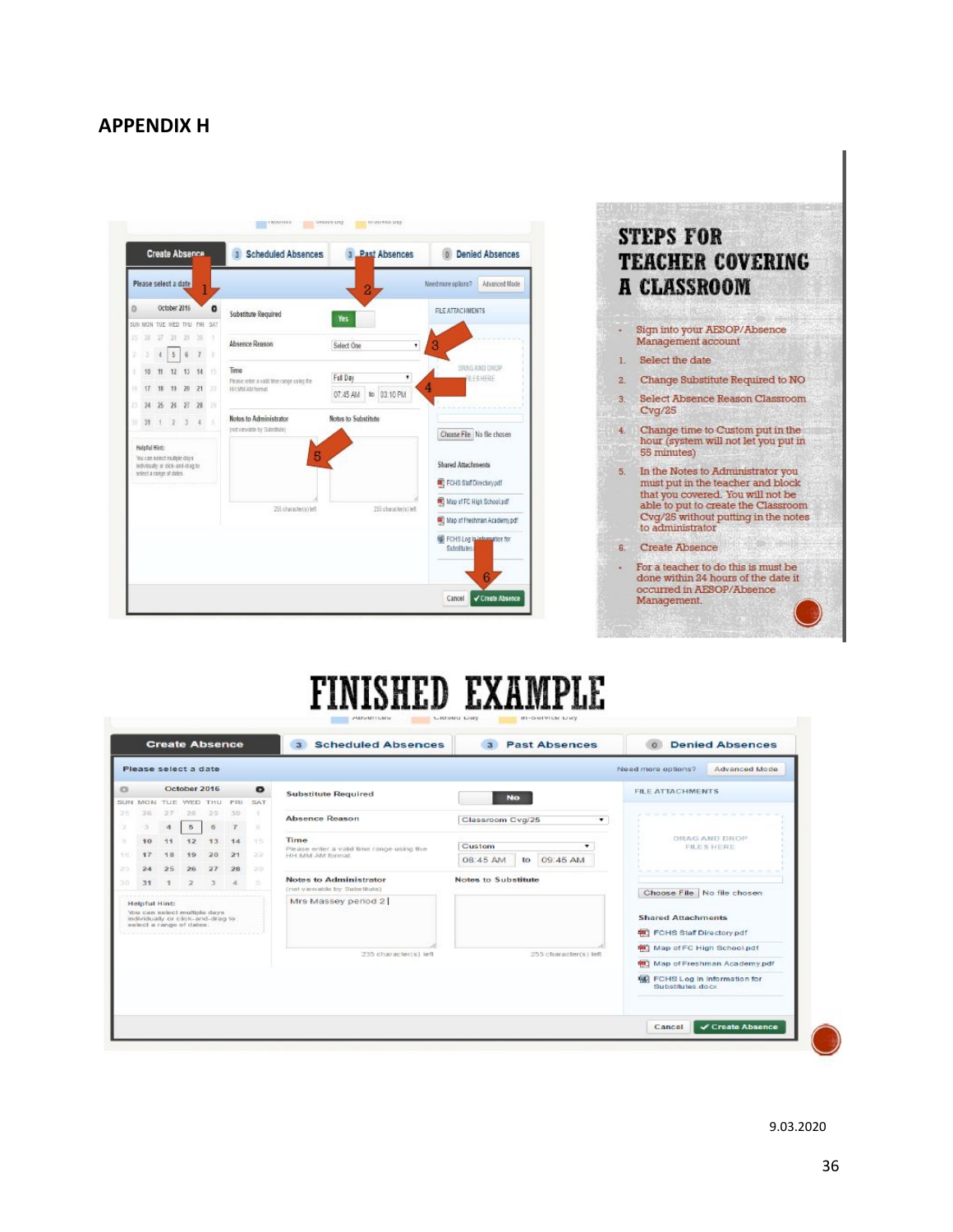# **APPENDIX I**

# **Professional Leave Expense Guidelines**

Any professional leave and/or expenses associated with professional leave must be preapproved through the professional leave application process.

All receipts and other documentation associated with professional leave:

- Must be submitted in an organized manner to the corporation business office within 10 business days of returning.
- Must be itemized, summarized receipts or credit card slips will not be accepted
- Must list all participants being paid for

Those expenses incurred or submitted for reimbursement that do not include proper supporting documentation will be the personal responsibility of the employee.

The corporation reserves the right to deny any professional leave expense that does not meet the guidelines listed below or does not seem reasonable or necessary in nature.

When traveling for professional reasons it would be expected that all staff members make good decisions that are in the best interest of the school corporation at all times.

#### **Mileage Reimbursement**

1. An employee that utilizes their personal vehicle to travel for reasons directly related to their job responsibilities may request reimbursement for mileage expenses.

2. All non-routine mileage reimbursement must be preapproved using the professional leave form and process.

3. All mileage will be reimbursed at the most current IRS mileage reimbursement rate.

4. An official mileage claim form must be submitted to the staff member's immediate supervisor for approval.

5. The mileage claim form must be completed legibly, in its entirety and signed by both the staff member and supervisor.

6. The staff member must always start and ultimately return to their physical work location.

7. Distance will be determined using the corporation mileage chart or the shortest route according to Google Maps.

8. Mileage claim forms must be submitted within 30 days from the date of travel.

#### **Meals**

Staff members may be reimbursed for meal expenses if one of the following conditions is met:

- A staff member is required to travel for reasons directly related to their job responsibilities more than 100 miles away from their physical work location.
- The staff member is required to stay overnight while more than 100 miles away from their physical work location.
- 1. All meal reimbursements must be preapproved using the professional leave form and process.
- 2. The employee must submit an itemized receipt to receive reimbursement for meals.

Meals will be reimbursed up to the following amounts: Breakfast: 6:00 am – 11:00 am \$10 Lunch: 11:00 am – 4:00 pm \$10

9.03.2020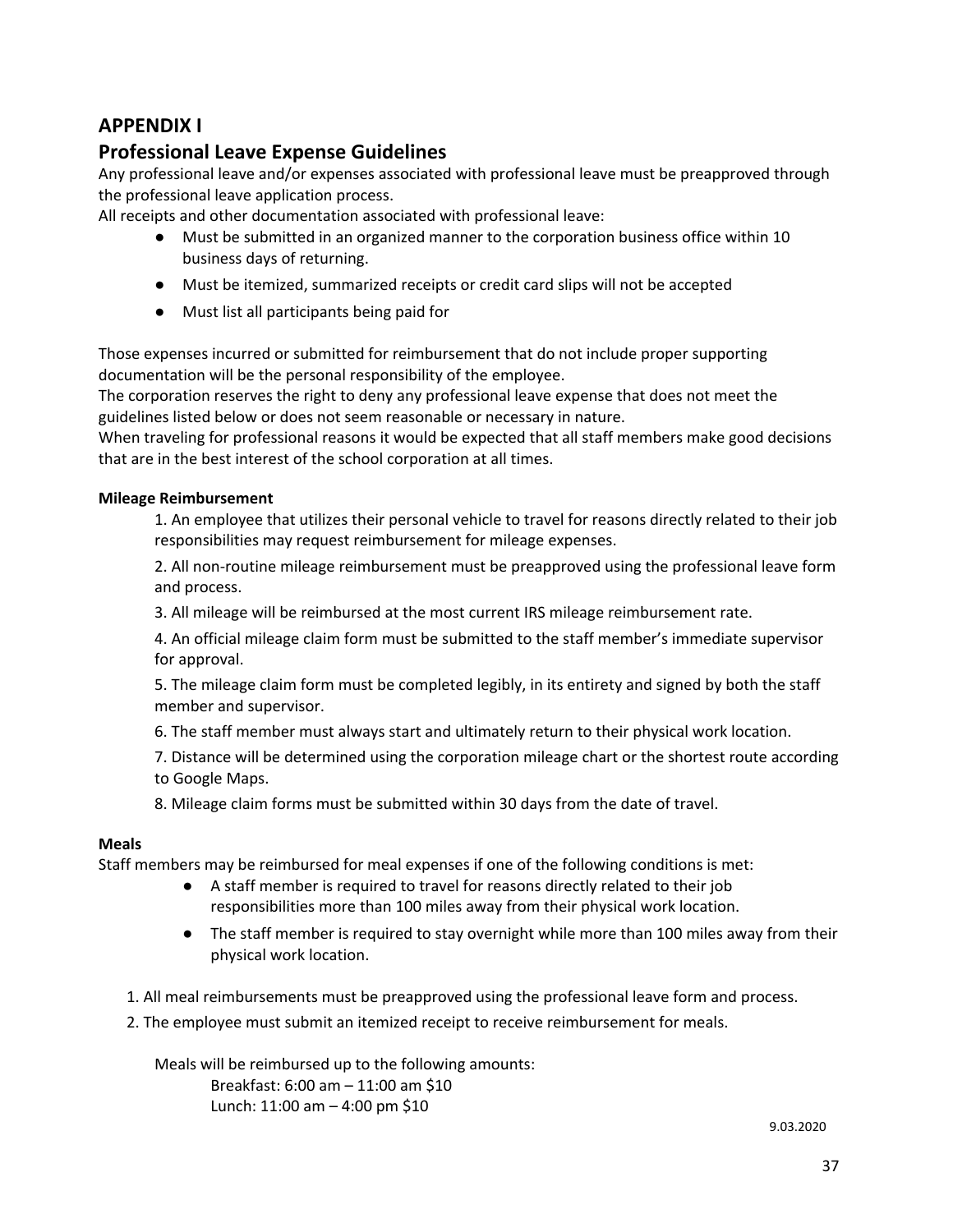Dinner: 4:00 pm – 9:00 pm \$20

Reimbursement amounts include a gratuity not to exceed 20% of the total charge.

- FTCSC will only reimburse for a meal once.
- If meals are included in conference registration fees or by hotels in the room charge, then an allowance will not be granted.
- Alcoholic beverages will not be paid for with school district funds.

#### **Lodging Accommodations**

1. All lodging accommodations must be pre-approved using the professional leave form and process.

- Lodging stays will only be considered for approval if the staff member is required to travel for reasons directly related to their job responsibilities when attending a multi-day conference more than 75 miles from their physical work location or attending a one-day conference more than 100 miles from their physical work location.
- 2. All lodging accommodations will be arranged by the Business Office Secretary.

3. The corporation will pay for the room fee and tax associated with the lodging stay only. Any additional charges will be the responsibility of the employee.

#### **Flights**

All air travel must be pre-approved using the professional leave form and process.

1. All flights will be arranged by the Business Office Secretary.

2. The corporation will pay for 1 bag to be checked.

#### **Transportation: Shuttle / Taxi**

The corporation will cover the expense of transportation between the airport and conference center or hotel at the destination.

1. All transportation between the airport and conference center or hotel at the destination must be preapproved using the professional leave form and process.

2. If available, a shuttle service is to be utilized and will be arranged by the Business Office Secretary.

3. If a shuttle service is not available then a taxi service may be utilized.

- 4. The employee must submit a receipt to receive reimbursement for taxi service.
- 5. Transportation to and from the local airport will be the responsibility of the employee.

6. Transportation to and from locations other than the destination airport will not be paid by the corporation.

#### **Car Rental**

1. All car rentals must be pre-approved using the professional leave form and process.

2. All car rentals must be arranged by the Business Office Secretary.